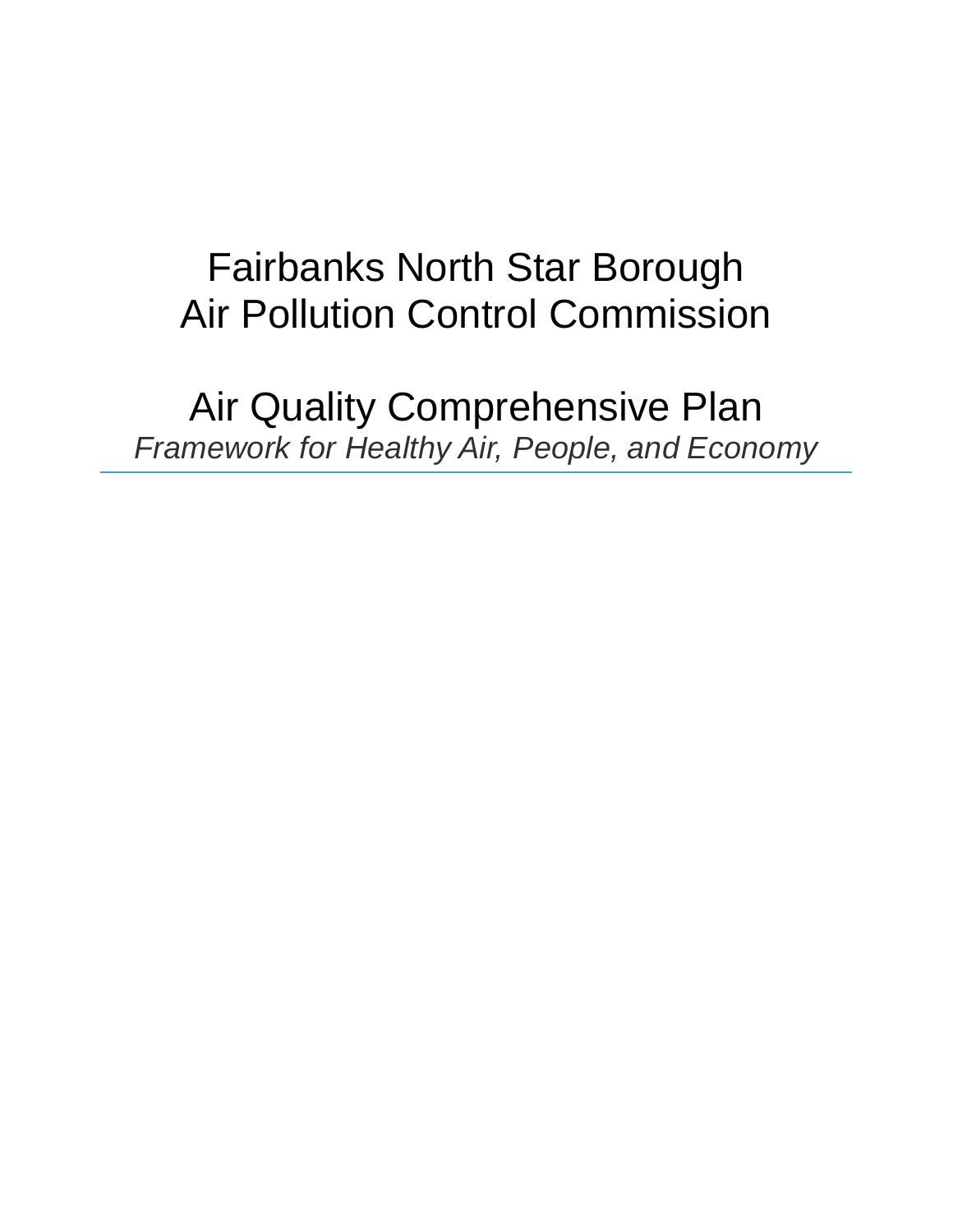Prepared and Approved by the Fairbanks North Star Borough Air Pollution Control Commission

Kathleen Hook Chair

Date

 $N/A$ 

Mark Sherman Vice-Chair

Date

amane K Dr. Lawrence K. Duffy

 $\frac{May}{\text{Date}}$  4, 2016

 $N/A$ 

Gwen Holdmann

 $\overline{Date}$ 

Dr. Thomas A. Douglas

Kent Severns

'ilə

Date

Wilcon R. Polla

Michael R. Pollen

 $\frac{5}{6}$ /6/16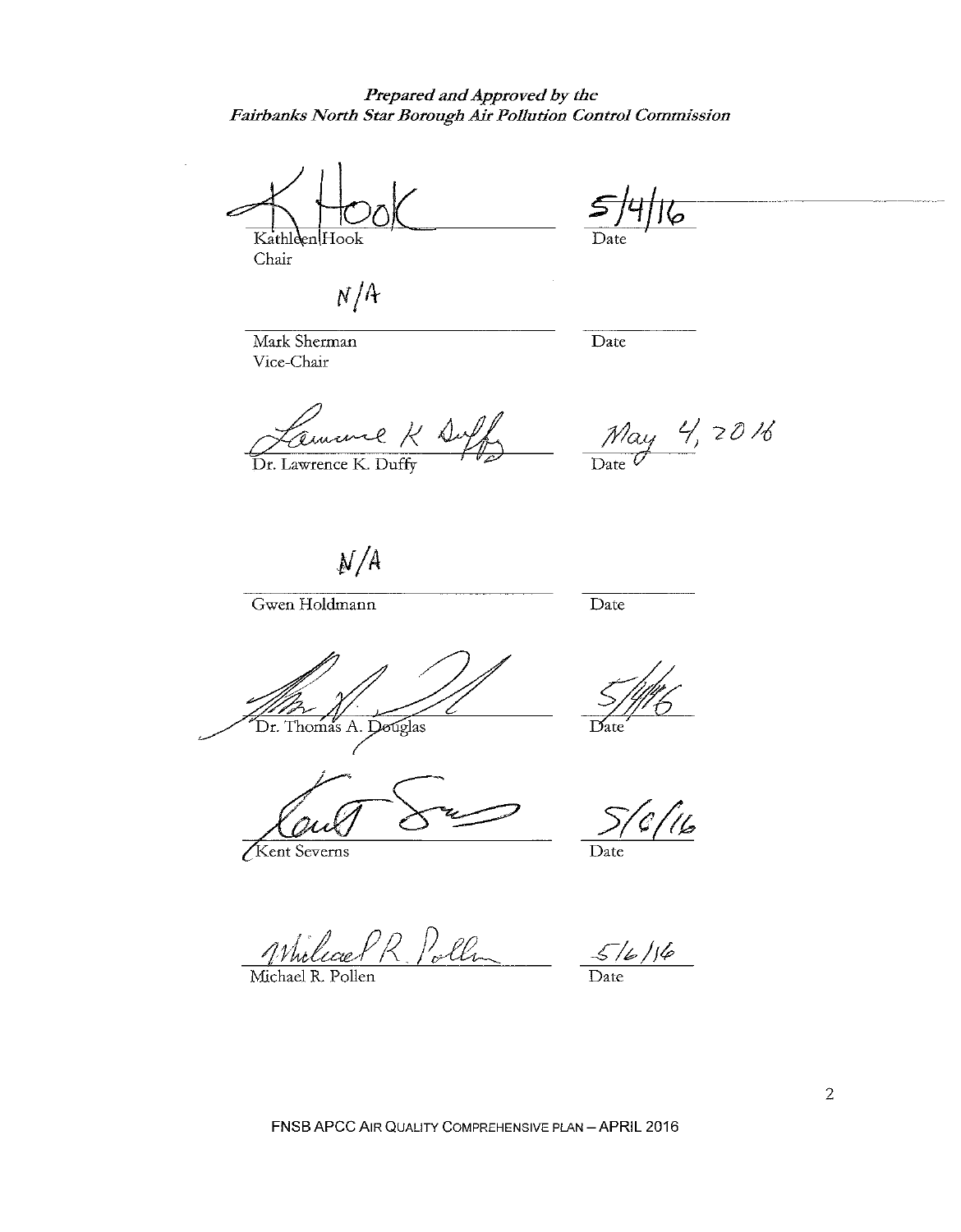## **Table of Contents**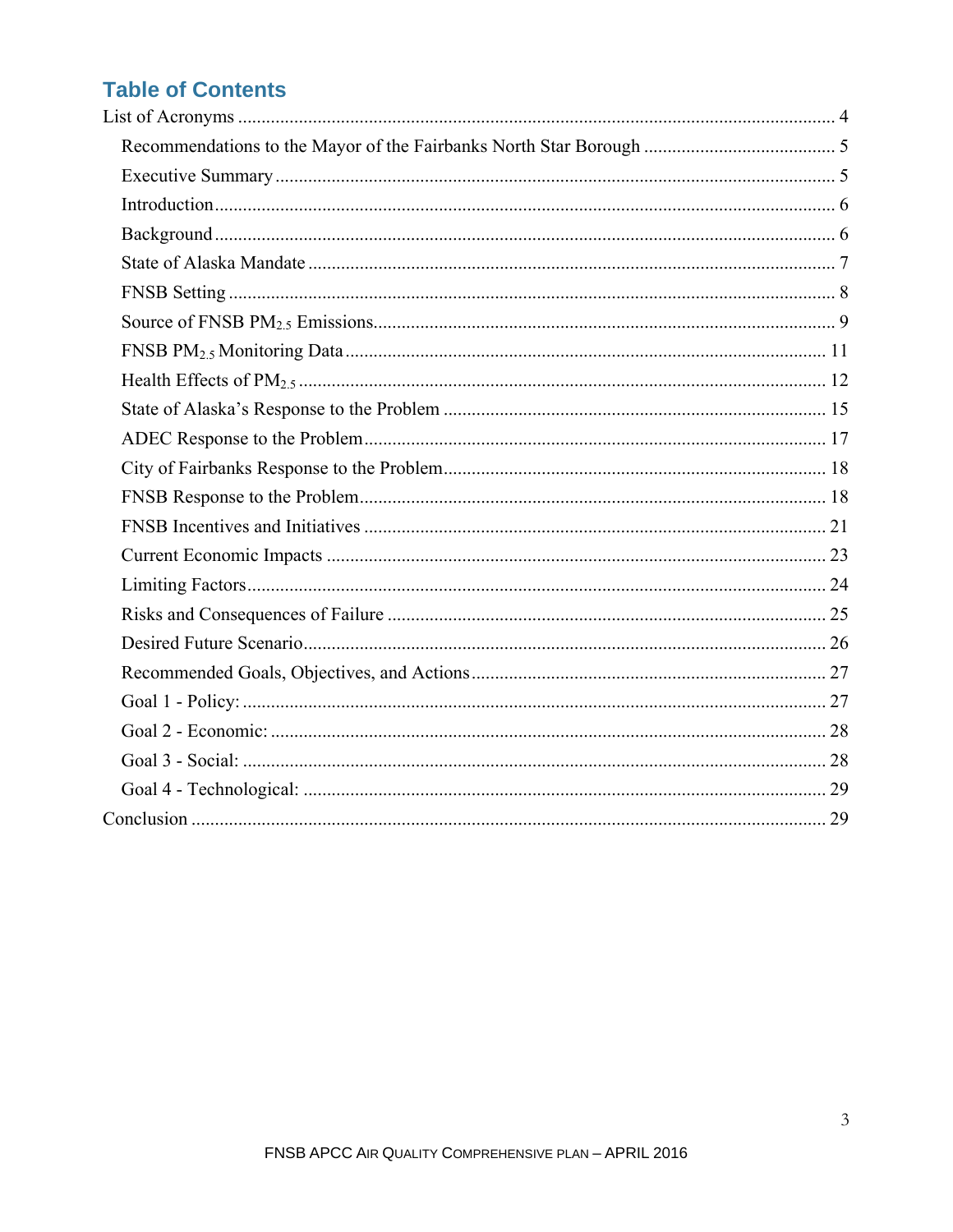## **List of Acronyms**

| <b>ADEC</b>   | Alaska Department of Environmental Conservation          |
|---------------|----------------------------------------------------------|
| <b>ADHSS</b>  | State of Alaska Department of Health and Social Services |
| <b>ADOT</b>   | Alaska Department of Transportation                      |
| <b>AIDEA</b>  | Alaska Industrial Development and Export Authority       |
| <b>APCC</b>   | Air Pollution Control Commission                         |
| <b>AQTF</b>   | Air Quality Task Force                                   |
| <b>BACT</b>   | Best Available Control Technology                        |
| <b>BMPs</b>   | <b>Best Management Practices</b>                         |
| <b>CCHRC</b>  | Cold Climate Housing Research Center                     |
| $\mathcal{C}$ | Confidence Interval                                      |
| CMB           | <b>Chemical Mass Balance</b>                             |
| <b>COPD</b>   | Chronic Obstructive Pulmonary Disease                    |
| <b>EPA</b>    | <b>Environmental Protection Agency</b>                   |
| <b>FEDC</b>   | Fairbanks Economic Development Corporation               |
| <b>FNSB</b>   | Fairbanks North Star Borough                             |
| <b>GVEA</b>   | Golden Valley Electric Association                       |
| <b>IGU</b>    | Interior Gas Utility                                     |
| <b>LNG</b>    | Liquid Natural Gas                                       |
| <b>NAAQS</b>  | National Ambient Air Quality Standards                   |
| <b>NEPA</b>   | National Environmental Policy Act                        |
| <b>PEST</b>   | Political, Economic, Social, and Technological Analysis  |
| PAHs          | Polycyclic Aromatic Hydrocarbons                         |
| <b>PM</b>     | Particulate Matter                                       |
| $PM_{25}$     | Particulate Matter less than 2.5 micrometers in diameter |
| <b>SFBA</b>   | Solid Fuel Burning Appliances                            |
| SIP           | State Implementation Plan                                |
| <b>WSCO</b>   | Wood Stove Change Out                                    |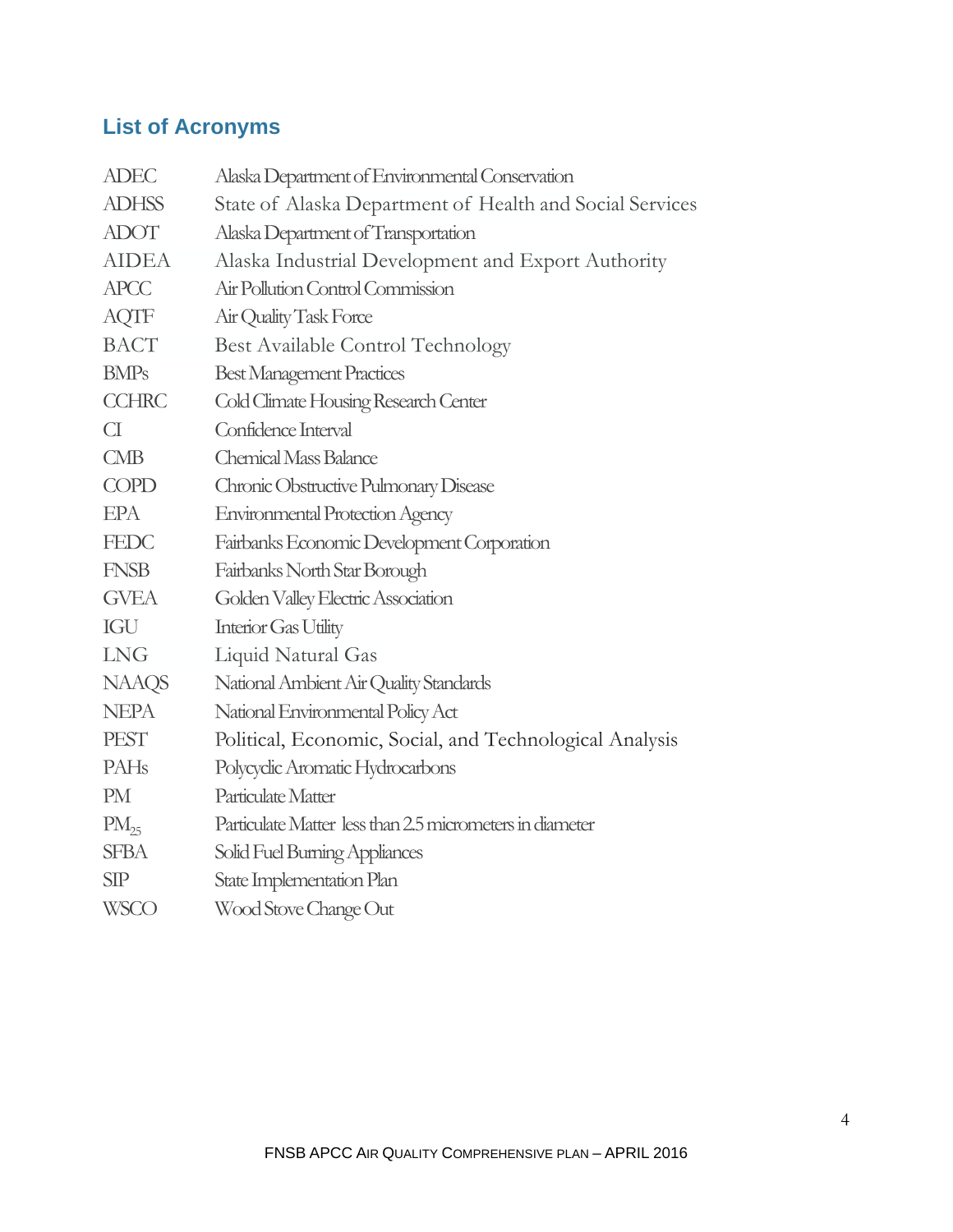#### **Recommendations to the Mayor of the Fairbanks North Star Borough**

The purpose of this Air Quality Comprehensive Plan, Framework for Healthy Air, People, and Economy (AQ Framework) is to provide a list of actionable items to the Fairbanks North Star Borough (FNSB) Mayor, staff, and policy makers to achieve compliance with the Clean Air Act as expediently and economically as possible.

**Executive Summary** The combustion of solid and liquid fuels creates very fine particulate matter, known as  $PM<sub>2.5</sub>$ . These particles are two and a half millionths of a meter and smaller and cannot be seen with the naked eye. High levels of  $PM_{2.5}$  in the air can lead to mild to severe human health problems and even premature death. Federal law provides for the protection of human health and safety, and  $PM_{2.5}$  levels in the air are regulated under the federal Clean Air Act.

Due to geography, climate, types of emission sources, and population density within the FNSB, the concentrations of  $PM_{2.5}$  often exceed the maximum levels set by the Clean Air Act. If  $PM_{25}$  levels exceed the maximum allowable levels on a regular basis, federal law mandates the development and implementation of a plan to reduce and maintain PM<sub>2.5</sub> below the regulatory maximums. In the event that a plan is not developed that meets EPA approval and PM<sub>2.5</sub> levels are not reduced, the federal government can and will impose economic sanctions, including withholding federal funds for highway construction, reducing or eliminating federal expenditures on military bases in the area, and creating additional challenges for the local power plants and refinery to install emission controls or obtain permits.

Balancing an individual's right to economic self-determination against others' life, liberty, and pursuit of happiness may create conflict. The AQ Framework was developed as a tool for the FNSB, recommending methods to reduce  $PM_{2.5}$  in the most effective way that protects both the individual's freedom of choice and economic rights and the community's right to a healthy environment. This AQ Framework presents 1) the health needs to reduce  $PM_{2.5}$ ; 2) the policy, economic, social, and technological challenges faced in doing so; 3) consequences of failure in addressing the problem; 4) a desired future scenario; and 5) limiting factors which includes lack of awareness, affordable clean energy, high emitting equipment, and building energy efficiency. This AQ Framework does not provide a specific plan, and instead provides a suite of ideas, from abstract to specific, focused on moving our community toward solving these challenges. The recommendations include changes to policy, subsidies to reduce emissions, increased communications, and the use of technologies to protect people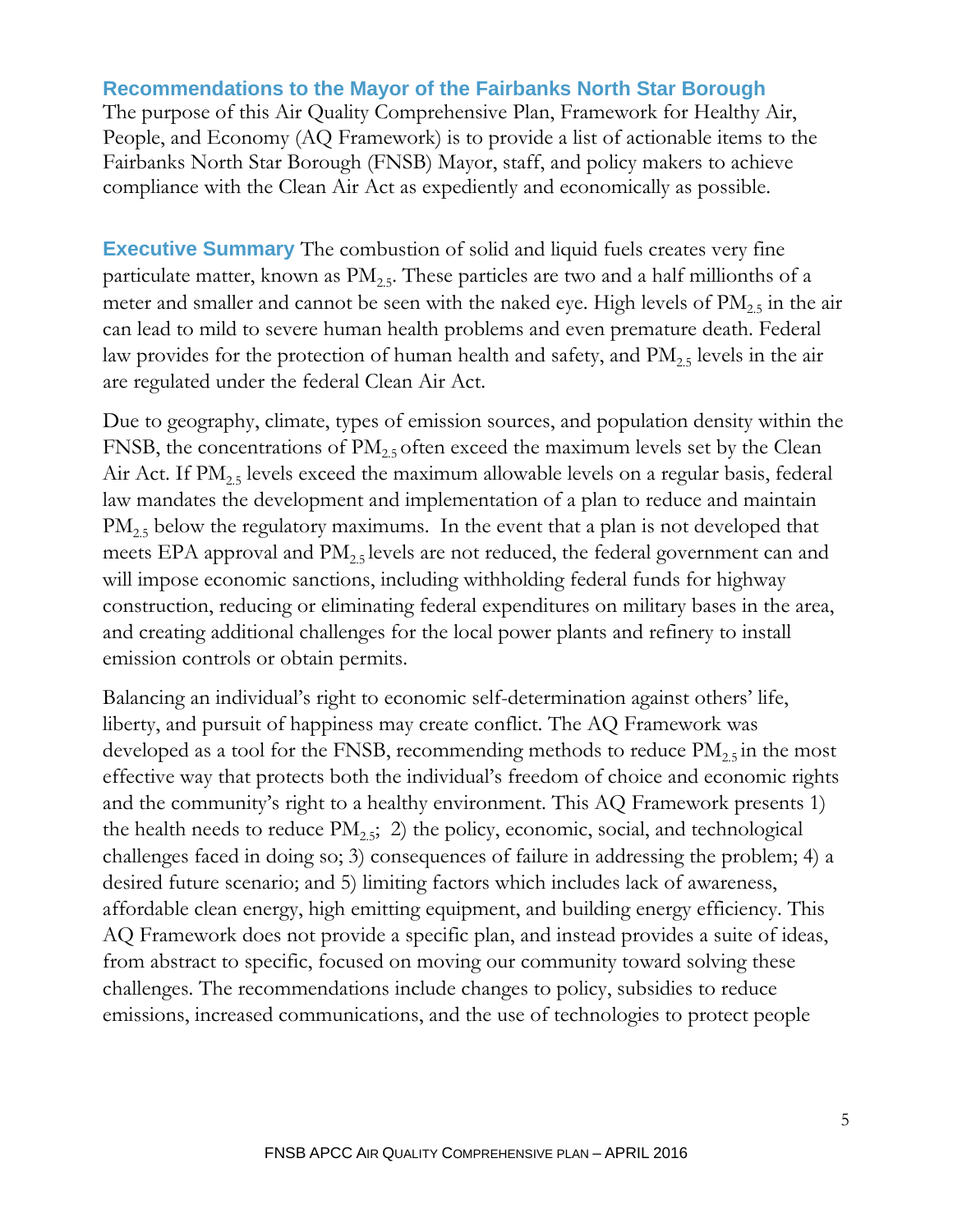from air pollution.<sup>1</sup> The Air Pollution Control Commission (APCC) intends to revisit and revise this AQ Framework every 3 years.

**Introduction** If we are to protect our health and our economy, it is vitally important that we reduce air pollution in our community. The APCC was established "to develop comprehensive plans for the prevention, abatement, and control of air pollution in the borough."2 Members of the APCC, Alaska Department of Environmental Conservation (ADEC), FNSB residents, and state and locally-elected officials supported the development of this AQ Framework.

**Background** According to the Environmental Protection Agency (EPA), Congress designed the Clean Air Act to protect public health and welfare from different types of air pollution caused by a diverse array of pollution sources. The Act contains key provisions to control common pollutants, with the intention to protect public health and welfare nationwide. The law requires the EPA to establish national ambient air quality standards (NAAQS) based on the latest science. The EPA also requires states to adopt enforceable plans to achieve these standards.<sup>3</sup>

The EPA must identify and issue "air quality criteria" for pollutants that "cause or contribute to air pollution which may reasonably be anticipated to endanger public health or welfare" and "the presence of which in the ambient air results from numerous or diverse mobile or stationary sources."4 After issuing air quality criteria for a pollutant the EPA must establish primary and secondary NAAQS for the pollutant.<sup>5</sup> Primary NAAQS are standards "requisite to protect the public health" and secondary NAAQS are standards "requisite to protect the public welfare."6

Under the Clean Air Act, states are divided into air quality control regions.<sup>7</sup> If the EPA issues NAAQS for a pollutant then states must, within three years, adopt and submit

 $\overline{a}$ <sup>1</sup> The APCC would like to acknowledge the efforts of the Fairbanks economic Development Corporation, through the Interior Issues Council, who hosted during the months of May and June 2015 nine meetings of interested parties known as the Air Quality Task Force (AQTF). The initial draft of this document is a result of the efforts of these participants.

<sup>2</sup> Fairbanks North Star Borough Code Chapter 2.48.120

<sup>&</sup>lt;sup>3</sup> Information accessed on June 11, 2015 at  $\frac{\text{http://www.epa.gov/air/caa/pdfs/CAA-Nutshell.pdf.}}{\text{http://www.epa.gov/air/caa/pdfs/CAA-Nutshell.pdf.}}$ 

 $4$  42 U.S.C.  $\sqrt{7408(a)(1)}$  (2012).

 $5$  *Id.*  $\sqrt{7409(a)(1)(A)}$ .

 $^{6}$  *Id.* § 7409(b)(1)-(2).<br><sup>7</sup> *Id.* § 7407.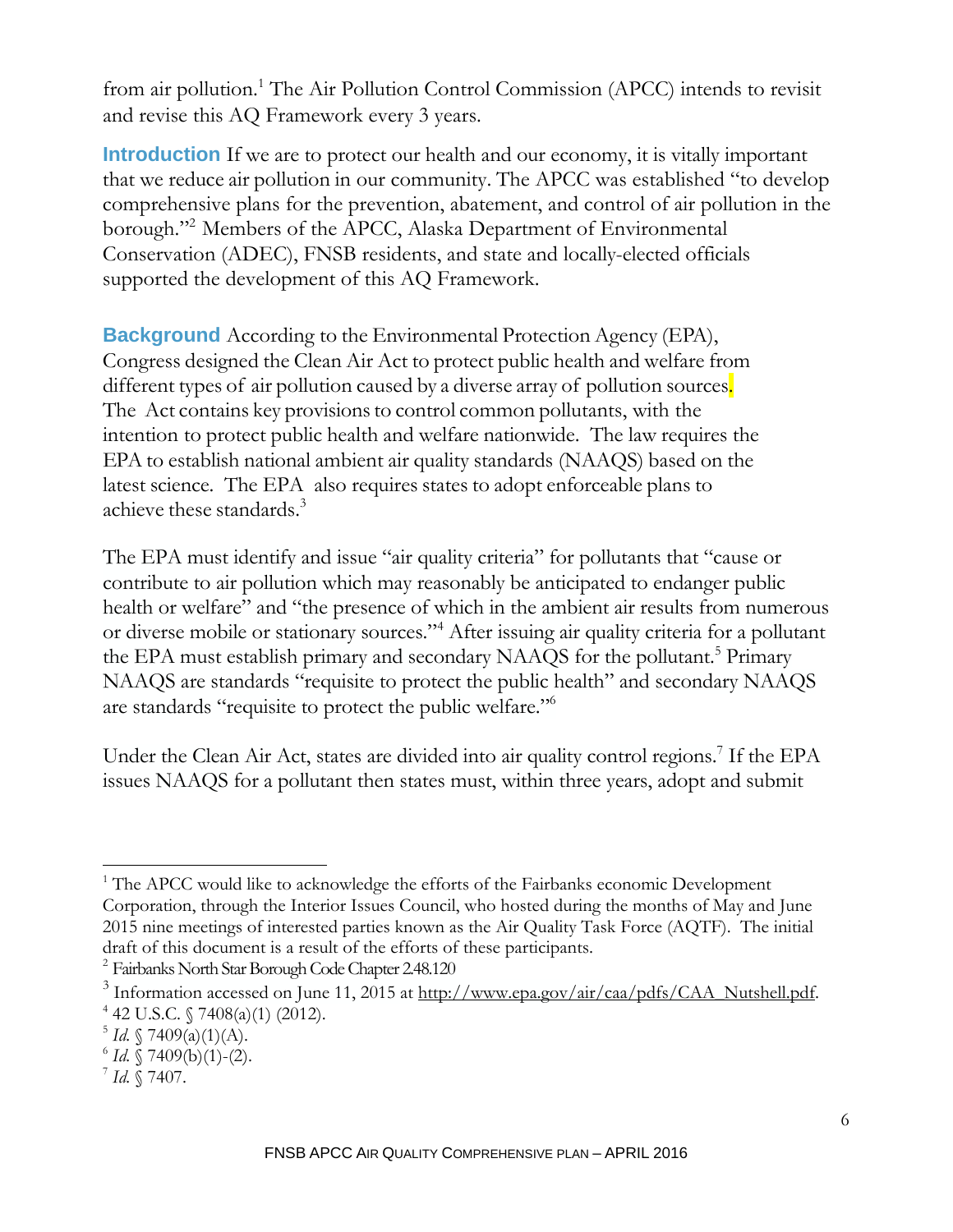state implementation plans (SIPs), specifying the manner in which the state will achieve and maintain the NAAQS for each of the state's air quality control regions.<sup>8</sup>

If the air quality in a control region falls short of NAAQS for a criteria pollutant then the region is designated in nonattainment for that pollutant.<sup>9</sup> States with nonattainment areas are required to devise and carry out additional SIP measures in order to improve air quality. 10 Generally, SIPs must provide for attainment of the NAAQS within five years of a nonattainment designation.<sup>11</sup> But the EPA may, after taking into account the severity of the nonattainment and the availability of pollution control measures, conclude that additional time is warranted and extend the period for attainment up to an additional five years. 12

The Clean Air Act includes provisions to ensure states and local communities submit and implement adequate SIPs. Sanctions are applied if the agency finds a state has failed to submit or carry out an adequate SIP, or if the EPA disapproves a submitted plan.<sup>13</sup> If the state has not cured the deficiency within 18 months of the EPA's finding or disapproval then the EPA may restrict the state's use of federal highway funds in the nonattainment area or require offsetting emissions reductions, at a two-to-one ratio, for new or modified major stationary sources in the nonattainment area.<sup>14</sup>

If the deficiency is not remedied within two years of the EPA's finding or disapproval then the EPA must impose both sanctions.<sup>15</sup> And if the EPA finds a state has not submitted an approvable SIP demonstrating attainment within two years, or if the EPA disapproves a SIP after two-years nonattainment, then the EPA is required to develop a federal implementation plan to ensure air quality improvement.<sup>16</sup>

**State of Alaska Mandate** Article 7, Section 4 of the Alaska Constitution states,: "The legislature shall provide for the promotion and protection of public health." The legislature has declared that "[i]t is the policy of the state to conserve, improve, and protect its natural resources and environment and control water, land, and air pollution, in order to enhance the health, safety, and welfare of the people of the state and their overall economic and social well-being." Pursuant to this policy the legislature established the Alaska Department of Environmental Conservation

- 
- <sup>13</sup> *Id.* § 7509.

<sup>16</sup> *Id.* § 7410.

 $\overline{a}$ <sup>8</sup> *Id.* § 7407, 7410.

 $^{9}$  *Id.*  $\sqrt{7407}$ (d).

<sup>10</sup> *Id.* § 7502.

<sup>&</sup>lt;sup>11</sup> *Id.* § 7502(a)(2)(A).<br><sup>12</sup> *Id.* 

<sup>14</sup> *Id.* §§ 7503, 7509.

<sup>&</sup>lt;sup>15</sup> *Id.*  $\sqrt{(7509(a)-b)}$ .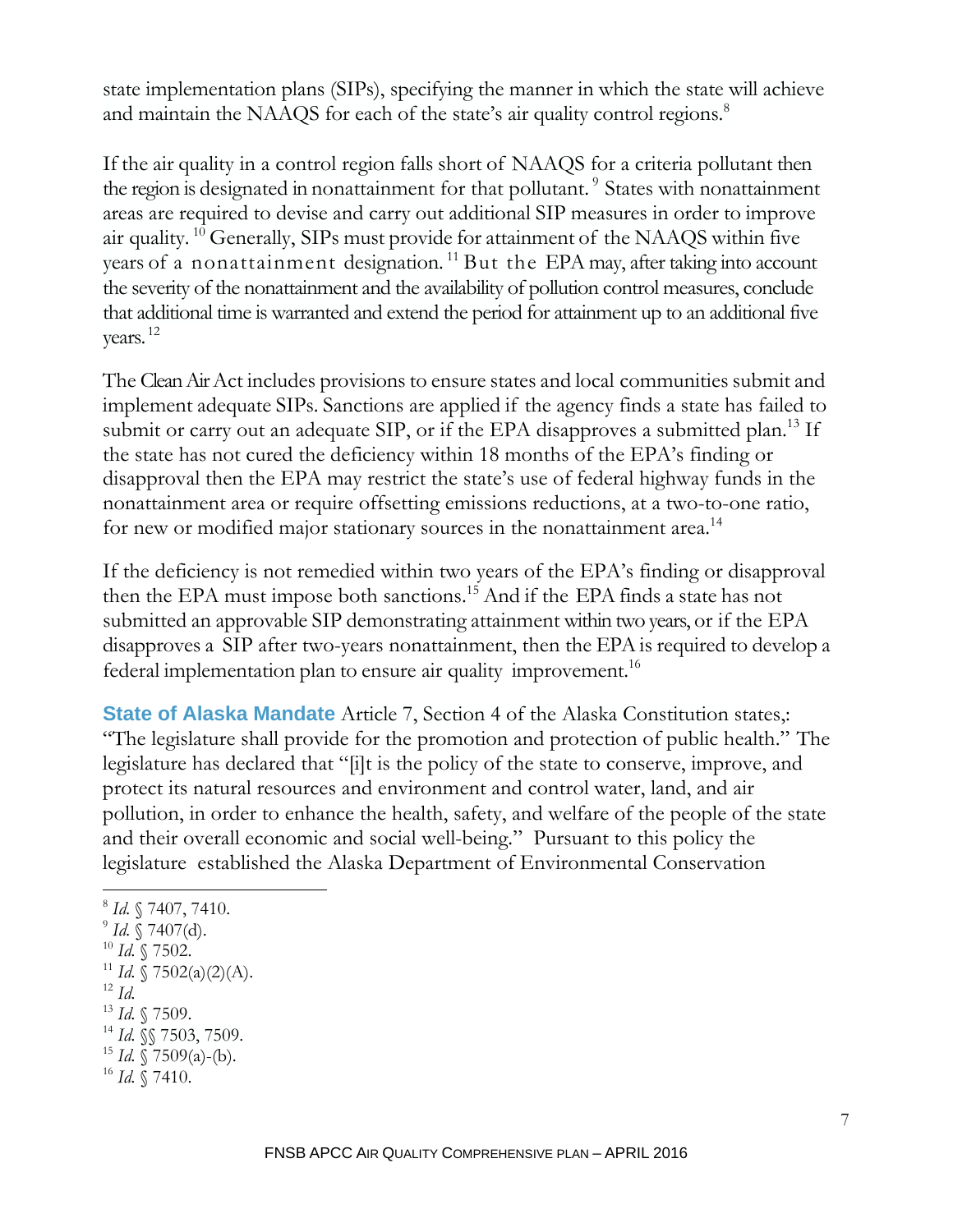(ADEC). Within the ADEC is the Division of Air Quality, which "prevents, abates and controls air pollution in a cost-effective, accountable manner." The Division oversees three programs:

- The Air Non-point and Mobile Sources Program is responsible for managing mobile and area air pollution sources. Its mission is to protect public health and the environment by working to achieve ambient clean air standards throughout Alaska.
- The Air Permit Program controls significant, stationary sources of air pollution to protect and enhance air quality, abate air pollution impacts, and ensure protection of public health and the environment.
- The Air Quality Monitoring Program undertakes air quality assessments to provide measurement of air quality conditions to support decision making related to improving or preserving clean air.

**FNSB Setting** The FNSB is a second-class, general law Borough. "The Borough has the following general powers, subject to other provisions of law . . . To establish and prescribe the functions of a borough department, office, or agency . . . To enforce an ordinance and to prescribe a penalty for violation of an ordinance."<sup>17</sup>

The FNSB is located in the interior region of Alaska and covers 7,444 square miles. The population is approximately 100,000 people living predominantly in and around the cities of Fairbanks and North Pole. There are approximately 41,607 housing units, $^{18}$  153,333 total vehicles, $^{19}$  and eight stationary sources which includes power plants or refineries. 20 The physiographic setting and climate are described as "sub-arctic interior river valley." The FNSB is located at the edge of an area where air masses remain in place for long periods of time due to low wind speed and cold temperatures. This stagnating air, combined with wintertime radiative cooling leads to strong lower atmospheric inversions. This is exacerbated in and around the cities of Fairbanks and North Pole because they are surrounded by hills on three sides.

EPA adopted a NAAQS for particulate matter (PM) pollution 2.5 microns or less in diameter  $(PM_{2.5})$ . The following table provides the current  $PM_{2.5}$  NAAQS.

 $17$  Information accessed on June 11, 2015 at

http://www.codepublishing.com/AK/FairbanksNorthStarBorough/?FairbanksNSB15/FairbanksNSB 1504.html.

<sup>&</sup>lt;sup>18</sup> Information accessed on June 9, 2015 at http://quickfacts.census.gov/qfd/states/02/02090.html.

<sup>&</sup>lt;sup>19</sup> Information accessed on June 9, 2015 at http://doa.alaska.gov/dmv/research/curreg14.htm.

 $^{20}$  ADEC SIP Appendix III.D.5.6-6.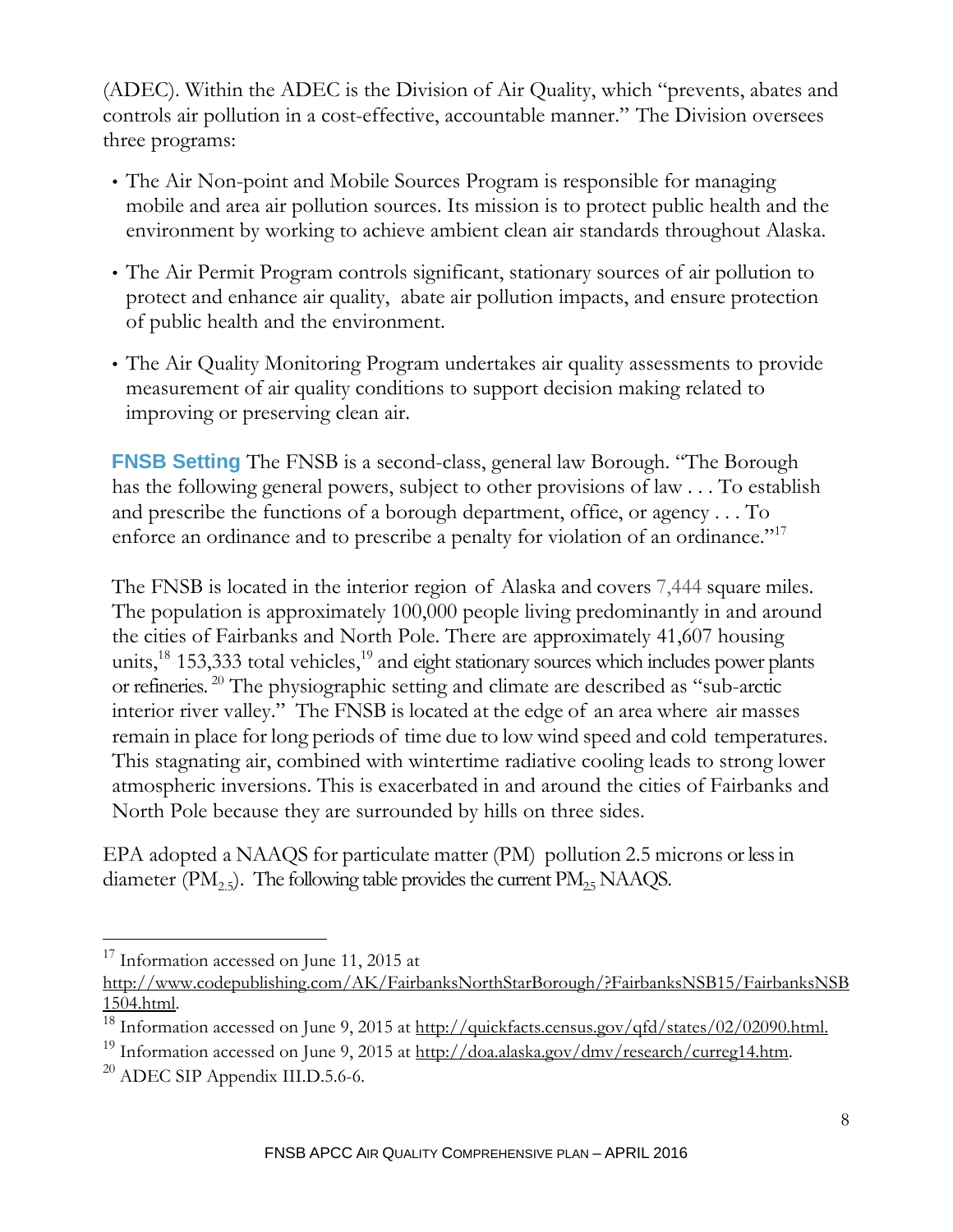| <b>National Ambient Air Quality Standards</b> |                           |                                                               |  |
|-----------------------------------------------|---------------------------|---------------------------------------------------------------|--|
| Particulate Matter PM <sub>25</sub>           |                           |                                                               |  |
| Averaging                                     |                           |                                                               |  |
| Time                                          | Form<br>Level             |                                                               |  |
| $24$ hr                                       | $35 \mu g/m^3$            | Not to exceed more than once per year on average over 3 years |  |
| 3 years                                       | $35 \mu g/m^3$            | 98 percentile, average over 3 years                           |  |
| Annual                                        | 12 $\mu$ g/m <sup>3</sup> | Annual mean, averaged over 3 years                            |  |

In 1997, the EPA established the first annual and 24-hour NAAQS for PM<sub>2.5</sub>. In 2006, the EPA strengthened the 24-hour ambient PM<sub>2.5</sub> standard from 65 micrograms per cubic meter ( $\mu$ g/m<sup>3</sup>) to 35  $\mu$ g/m<sup>3</sup>. States were required to examine monitoring data collected within their communities and to make designation recommendations based on the new standard by December 2007. Compliance with ambient air quality standards is based on the calculation of a "design value" for individual monitors consistent with the calculation of the applicable standard. For the 24-hour ambient  $PM_{2.5}$  standard, the design value is calculated from the 3-year average of annual 98th percentile values.

In 2009, the EPA designated Fairbanks as nonattainment for the 24-hour  $PM_{2.5}$  standard using measurements collected at the State Office Building over the previous 3-year period,  $2006 - 2008$ . The 98th percentile value for each of those years was 42.2  $\mu$ g/m3, 33.1  $\mu$ g/m3 and 46.7  $\mu$ g/m3; collectively they produced a PM<sub>25</sub> design value of 41 μg/m3 for the 3-year period ending in 2008. Design values are updated each year, based on the previous 3-years of data.<sup>21</sup>

**Source of FNSB PM<sub>2.5</sub> Emissions** PM<sub>2.5</sub> within the nonattainment area consists mainly of organic carbon, sulfate, nitrate, and ammonia. And in the summer, wildfires can contribute to  $\text{PM}_{2.5}$  exceedance days. To determine the exact local  $\text{PM}_{2.5}$  sources, the FNSB examined air pollution from three permanent air quality monitoring stations in downtown Fairbanks: a multi-pollutant station at the FNSB Administrative Center; a micro-scale station at the Old Post Office building; and a neighborhood-scale station at the State Office Building. In 2012 the North Pole Fire Station on Hurst Road (also known as North Star Fire Station), a micro-scale station, also began collecting air pollution measurements.

According to Ward et  $al^{22}$ 

 $\overline{a}$ <sup>21</sup> State of Alaska Fairbanks  $\text{PM}_{2.5}$ Moderate State Implementation Plan December 24, 2014

 $^{22}$  Source Apportionment of PM<sub>2.5</sub> in a Subarctic Airshed - Fairbanks, Alaska, Aerosol and Air Quality Research, 12: 536–543, 2012 .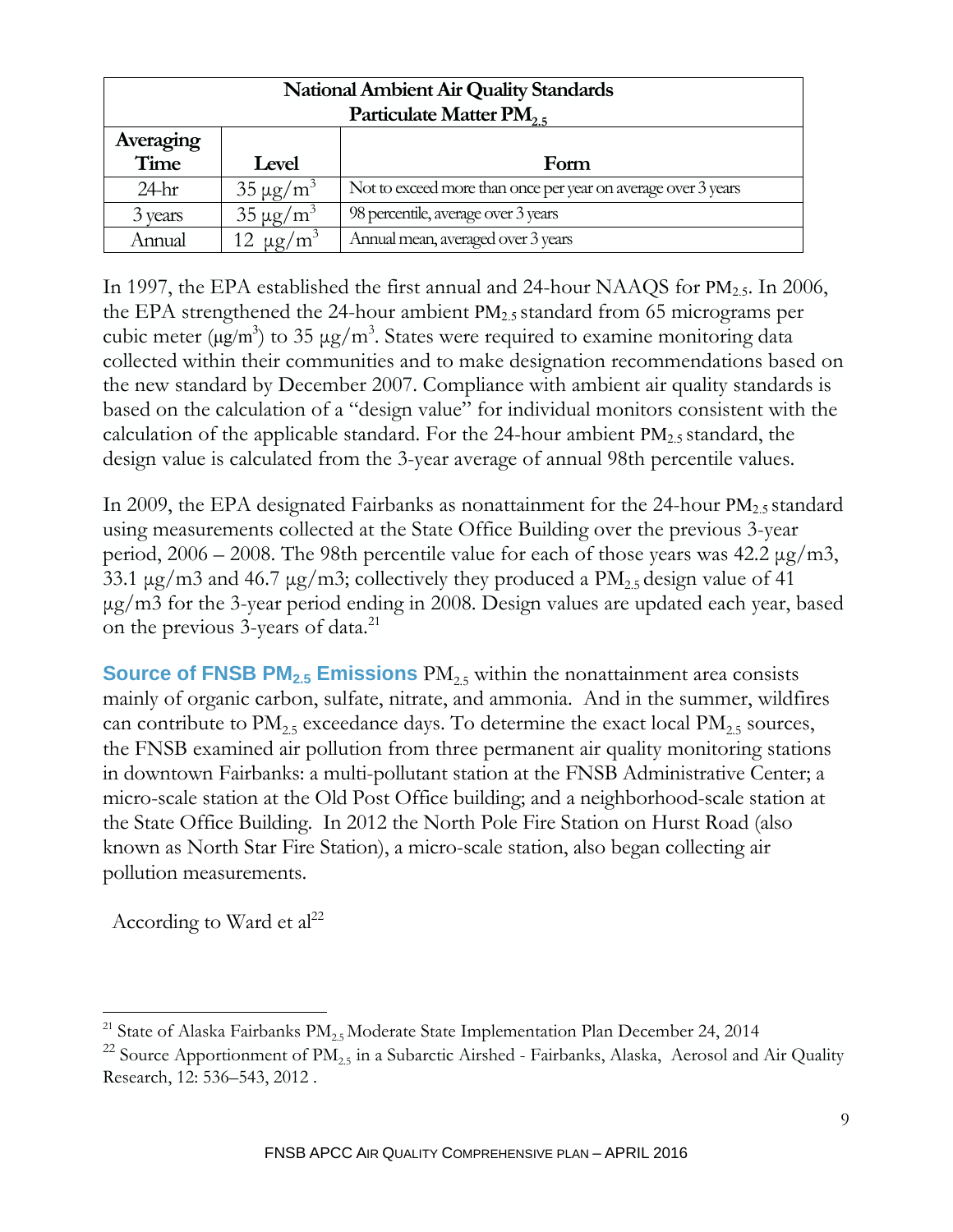In an effort to understand the sources of  $PM_{25}$  in the Fairbanks airshed, source apportionment using Chemical Mass Balance (CMB) modeling was conducted at four locations in Fairbanks over a three-winter period (2008/2009, 2009/2010, and 2010/2011). At each of the four sites, PM<sub>2.5</sub> concentrations averaged between 22.5  $\pm$  12.0  $\mu$ g/m<sup>3</sup> and 26.5  $\pm$ 18.9 μg/m<sup>3</sup>, with frequent exceedances of the 24-hour NAAQS on the scheduled sample days. The results of the CMB modeling revealed that wood smoke (likely residential wood combustion) was the major source of  $PM_{2.5}$  throughout the winter months in Fairbanks, contributing between 60% and nearly 80% of the measured  $PM_{2.5}$  at the four sites. The other sources of  $PM_{25}$  identified by the CMB model were secondary sulfate (8–20%), ammonium nitrate (3–11%), diesel exhaust (not detected-10%), and automobiles (not detected-7%). Approximately 1% of the  $PM_{2.5}$  was unexplained by the CMB model. Additional research is needed to confirm the wood smoke results of the CMB model, as well as determine which sources (fuel oil residential heating, coal combustion, etc.) contribute to the measured secondary sulfate.

In 2009, the Cold Climate Housing Research Center (CCHRC) completed a study which calculated the contribution of  $PM<sub>25</sub>$  emissions from various wood burning devices. CCHRC referenced a 2005/2006 Sierra Research survey 23 which inventoried FNSB wood burning devices and how they were used (such as all day, only night/weekends, not at all) and then used that data along with  $PM_{2.5}$  emission rates (grams/hour) from wood burning devices to calculate the resulting  $PM_{25}$  emissions. The survey estimated there were 10,420 wood stoves in the nonattainment area, and they emitted approximately 214 tons of  $PM_{2.5}$  per year. The study also indicated there were approximately 1,500 wood fired hydronic heaters in the nonattainment area and they emitted approximately 350 tons of  $PM_{2.5}$  per year, more than any other residential source. Thus solid fuel hydronic heaters representing 13% of the Solid Fuel Burning Appliances (SFBA) (1500/11,920) in the non-attainment area contributed approximately 62% of the total tons of  $PM_{2.5}$  per year resulting from SFBAs (350 tons/564 tons).<sup>24</sup>

<sup>&</sup>lt;sup>23</sup> Dulla, Bob, Frank Di Genova. March 18<sup>th</sup>, 2008. Subject: Fairbanks Home Heating Survey, Winter 2007-2008

<sup>&</sup>lt;sup>24</sup> Cold Climate Housing Research Center, Reducing PM<sub>2.5</sub> Emissions from Residential Heating

Sources in the Fairbanks North Star Borough, February 23, 2009 (p. 14) as cited in ADEC's Final 2014 SIP.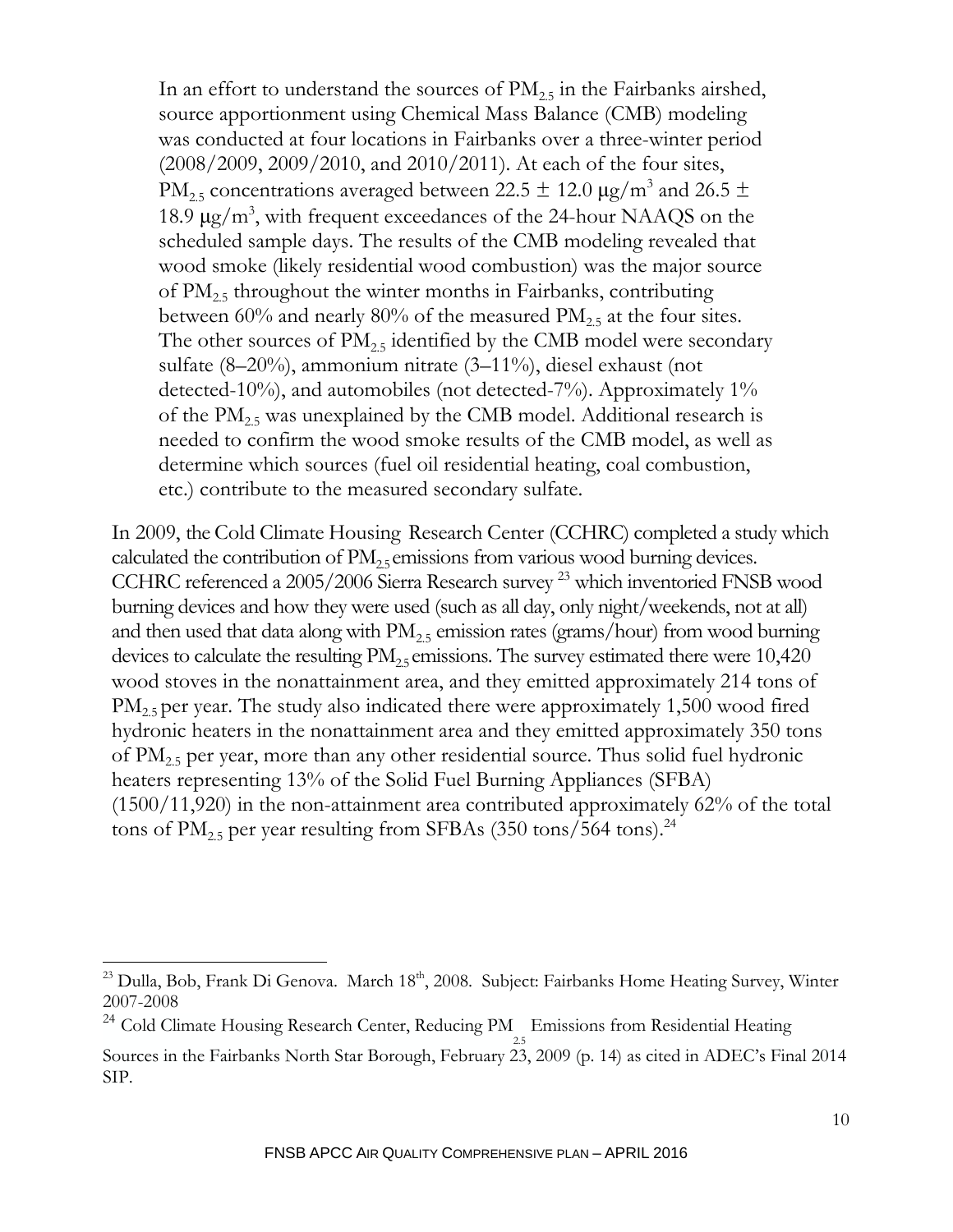

**FNSB PM<sub>2.5</sub> Monitoring Data** Because FNSB is one nonattainment area with potentially multiple airsheds, meeting the Clean Air Act standard is difficult but achievable. The city of Fairbanks three-year air quality average has recently decreased and is close to meeting the Clean Air Act 24-hour standard of 35 micrograms of  $\text{PM}_{2.5}$ per cubic meter known as an exceedance day. The number of exceedance days at the North Pole monitoring site is well above the Clean Air Act Standard. 25

According to the ADEC in its draft monitoring plan for 2014/2015, the Alaska Monitoring NAAQS Summary for  $PM_{2.5}$  for 2011, 2012, and 2013 at the NCore site located at 809 Pioneer Road (installed in December 2010) and at the North Pole Fire Station on Hurst Road (installed in March 2012) were as follows:

### **TARGET: NAAQS 35 μg/m3 (24-Hr, 98th percentile)**

| <b>Site</b>        | 2011 | 2012 | 2013 | 2014 | 2015     |
|--------------------|------|------|------|------|----------|
| NCore Site         | 33.1 | 50.0 | 36.2 | 31.6 | $36.7*$  |
| North Pole Fire #3 | NA   | NA   | NA   | 139  | $111.6*$ |

\* Preliminary data

 $\overline{a}$ 

#### **24-Hr, 98th percentile, average over 6 month winter sampling season**

| <b>Site</b>                  | 2011<br>2012 |       | 2013  | 2014 |
|------------------------------|--------------|-------|-------|------|
| North Pole Fire #3   No Data |              | 158.4 | 121.6 | 139  |

## **TARGET: NAAQS 12 μg/m3 (Annual mean)**

<sup>&</sup>lt;sup>25</sup> ADEC Annual Air Quality Monitoring Network Plan 2014-2015 (Public Notice Draft)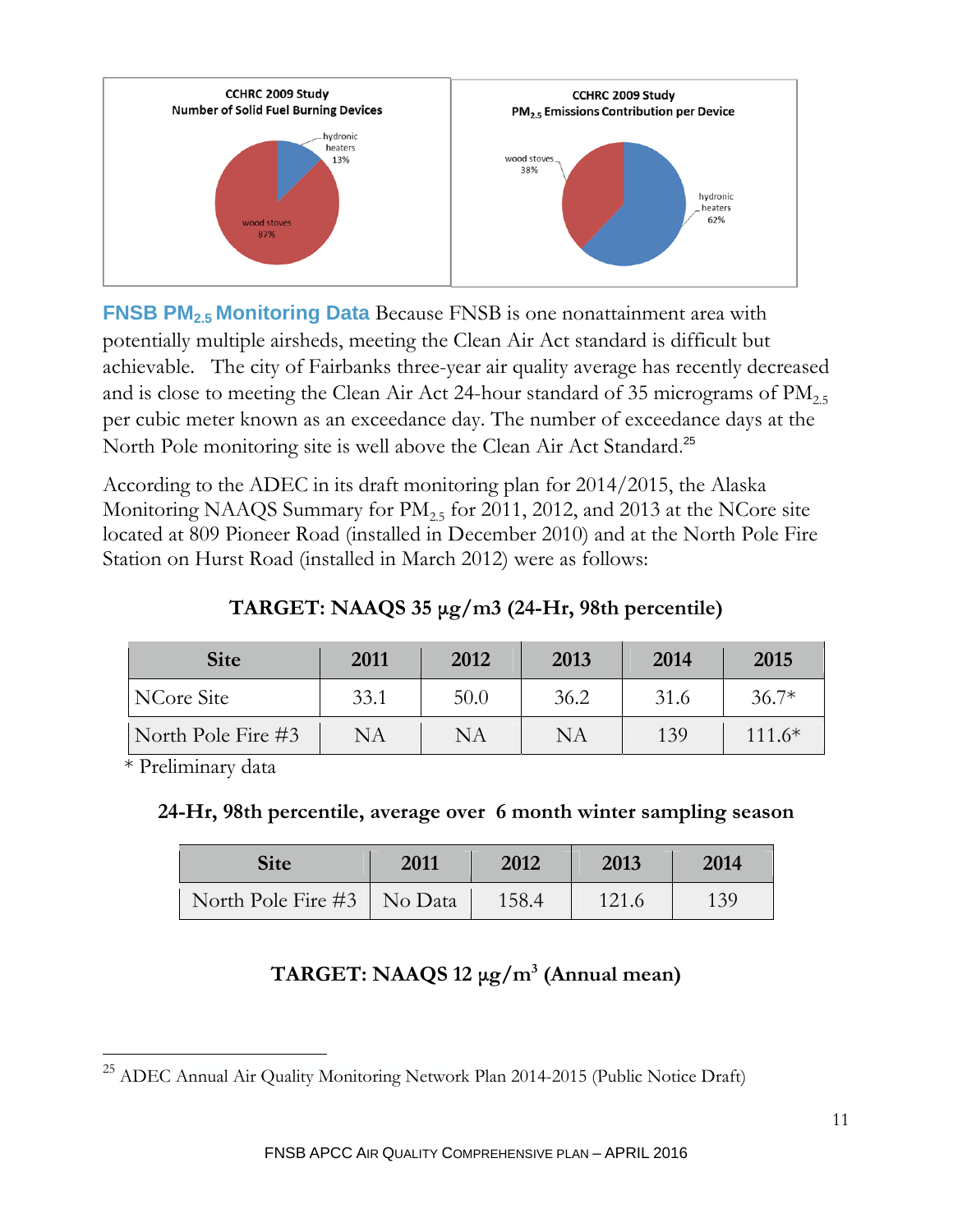| <b>Site</b>                    | 2011 | 2012 | 2013 | 2014    | 2015                             |
|--------------------------------|------|------|------|---------|----------------------------------|
| NCore Site                     | 10.4 | 11.3 | 10.5 | 10.4    | $10.0*$                          |
| North Pole Fire #3**   No Data |      | 16.8 | 29.1 | No Data | $\overline{\phantom{a}}$ No Data |

\* Preliminary Data

 $\overline{a}$ 

\* \*Not an actual annual mean, data collected over 6 month period during winter season

In summary, significant investment in monitoring and research has been expended to define the nature and magnitude of air quality issues in the Fairbanks area. This information has provided a basis upon which mitigation measures have been discussed and continue to be debated. What is clear is that action needs to be taken by all stakeholders in the FNSB to improve air quality, protect public health, and reduce the direct and indirect costs associated with poor air quality. Ultimately, these actions need to work toward achieving Clean Air Act standards.

**Health Effects of PM<sub>2.5</sub>** Wood smoke is especially harmful to children, pregnant women, the elderly, and people with lung and heart disease.<sup>26</sup> Wood smoke is a mixture of solids, gases, and liquids. Much like cigarette smoke, wood smoke contains hundreds of air pollutants that can cause cancer and other health problems. The particles in smoke are tiny bits of solids and liquids produced by incomplete combustion. Breathing air with wood smoke in it causes inhalation of fine particles deeply into the lungs. The particles contain toxic substances that can remain in the lungs for months, causing changes that lead to diseases and structural damage. These 2.5 micron diameter particles are so small they get past the respiratory tract's defenses and reach the deepest areas of the lungs (the alveoli, tiny air sacs where oxygen enters the blood stream).

Many other harmful substances, such as toxic organic chemicals, can be carried into the lungs by fine particles. An organic chemical is any chemical containing carbon and hydrogen. Many organic chemicals in wood smoke contribute to health problems in the respiratory tract. Examples of harmful organic chemicals of concern in wood smoke include: benzene, formaldehyde, acetaldehyde, acrolein, and polycyclic aromatic hydrocarbons (PAHs).27

<sup>&</sup>lt;sup>26</sup> Affidavit of Dr. Ali Hamade in Case No. 4FA-13-01205CI, State of Alaska v. Straughn, January 22, 2013.

<sup>&</sup>lt;sup>27</sup> Naeher, Luke P. et al. Woodsmoke Health Effects: A Review. Inhalation Toxicology, 19:67-106, 2007.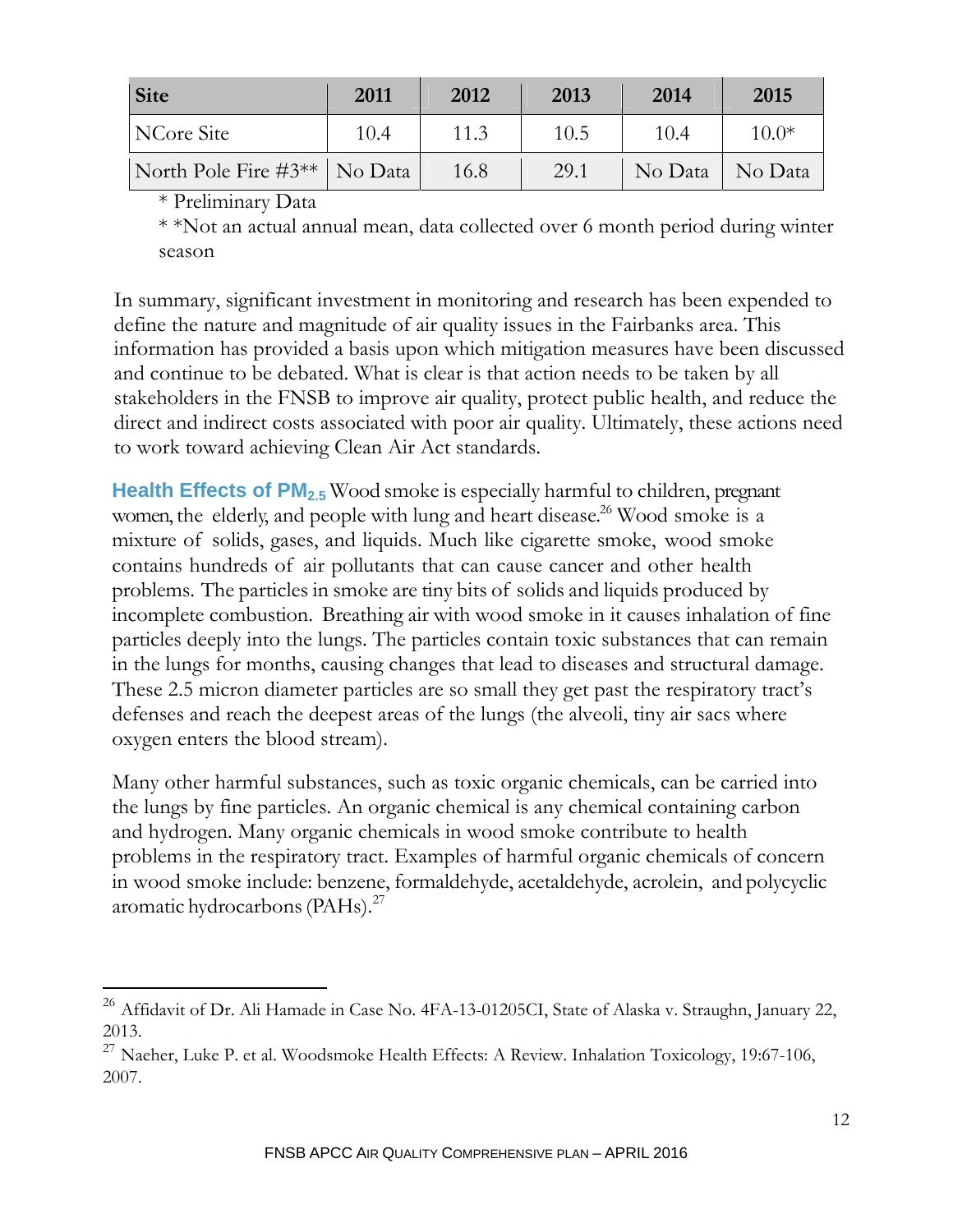Breathing wood smoke can have short- and long-term effects. Some of the shortterm effects include: irritated eyes, throat, sinuses, and lungs; headaches; reduced lung function, especially in children; lung inflammation or swelling; increased risk of lower respiratory diseases; more severe or frequent symptoms from existing lung diseases (such as asthma, emphysema, pneumonia, and bronchitis), and risk of heart attack and stroke. Other long-term effects include: chronic lung disease including chronic bronchitis and emphysema (COPD), chemical and structural changes in lungs, and cancer. $28$ 

Adults with normal health generally have better resistance to most effects of wood smoke. However, they may feel shortness of breath and notice it is more difficult to exercise. They may also notice irritated eyes, sore throats, phlegm, chest tightness, headaches, and allergy symptoms. Although anyone can have health effects from wood smoke, those most likely to be affected even at low levels are: infants and children, the elderly, pregnant women, and adults with existing heart or lung conditions.29

PM<sub>2.5</sub> is a particle small enough to enter the bloodstream and cause immediate or consequential human health impacts. Sources that  $\text{emit PM}_{2.5}$  can also emit even smaller particles that can enter a human cell causing other health impacts.

For the period 2003-2008, the State of Alaska Department of Health and Social Services (ADHSS) reviewed Fairbanks Memorial Hospital data and FNSB  $PM_{25}$  air monitoring data to determine if increases in  $PM<sub>25</sub>$  concentrations were associated with increases in hospital visits for selected cardiac and respiratory conditions.<sup>30</sup> A total of 5,718 hospital visits consisting of 1,596 emergency room visits and 4,122 hospitalizations were analyzed; the mean 24-hr  $\text{PM}_{2.5}$  level was 20.1  $\mu\text{g/m}^3$ . According to the report, hospitalizations for the following health conditions were statistically significantly associated with increased mean  $24$ -hr  $PM_{2.5}$  levels:

<sup>&</sup>lt;sup>28</sup> Affidavit of Dr. Ali Hamade in Case No. 4FA-13-01205CI, State of Alaska v. Straughn, January 22, 2013.

 $29$  Ibid.

<sup>&</sup>lt;sup>30</sup> ADHSS Association between Air Quality and Hospital Visits — Fairbanks, 2003–2008, Bulletin 26, August 2010.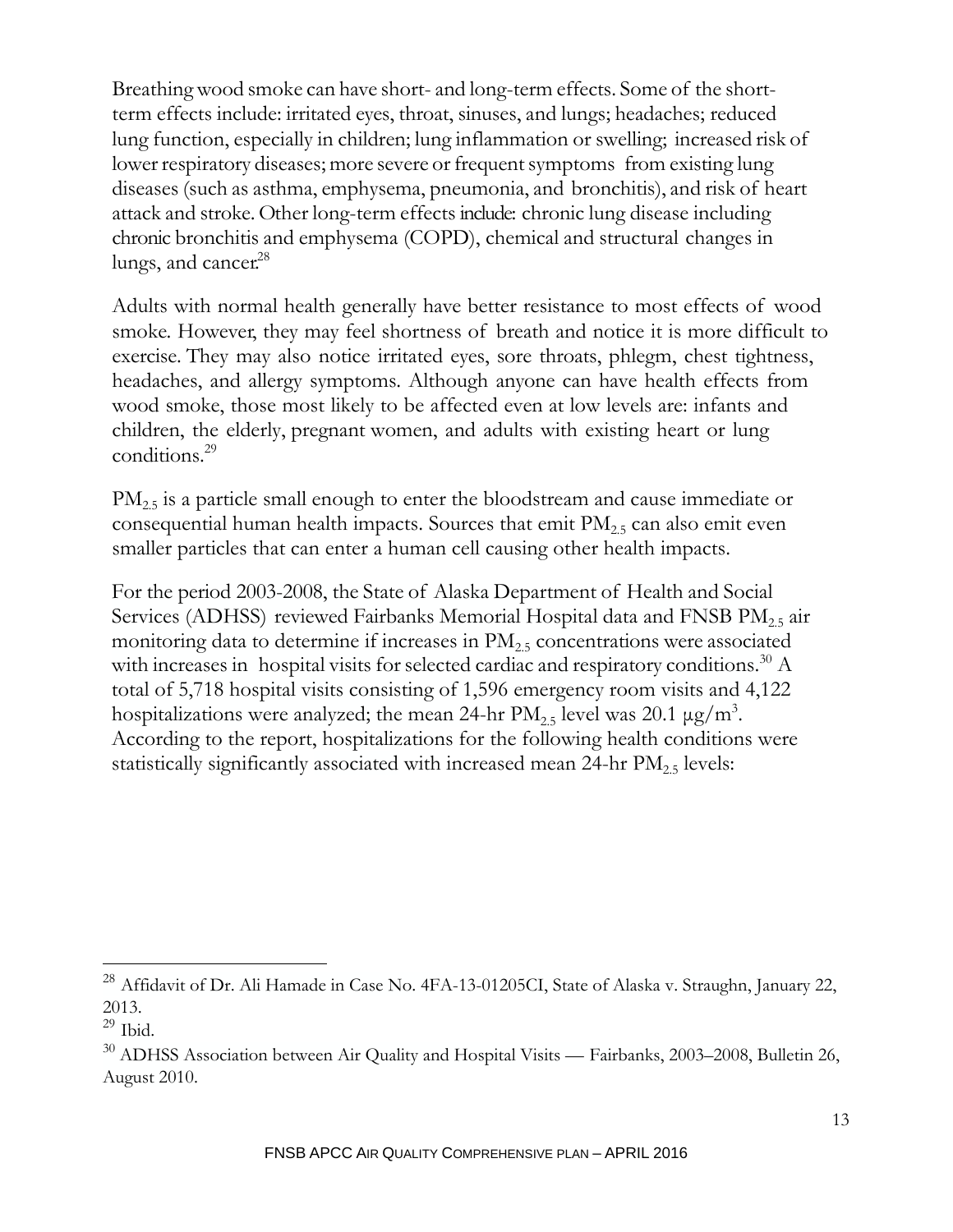

In summary, these results indicate that increased concentrations of ambient  $PM_{2.5}$ levels in FNSB were associated with increased risk of hospitalizations due to cerebrovascular disease in all persons and respiratory tract infections all persons aged >65 years during the study period.

According to the American Lung Association<sup>31</sup>, lung disease diagnoses amongst the FNSB population have increased between 2011 to 2014 at representative rates of pediatric asthma by 22.8% ( $n= 1,775$  to 2,180), adult asthma by 9.3% ( $n=6482$  to 7,074), and COPD by 7.2% (n=2900 to 3810). Cardiovascular disease diagnoses have been made for 5.8% of the population.

On January 29, 2015, a representative of the Fairbanks Memorial Hospital testified to the FNSB Assembly that, between 2009 and 2014, there was a positive correlation between elevated  $PM_{25}$  concentrations and hospital admittance for respiratory complaints such as wheezing, shortness of breath, and a cough.<sup>32</sup>

While research links air pollution with increased illnesses in children, including documented increased rates of school absenteeism,<sup>33</sup> a similar correlation cannot be

<sup>&</sup>lt;sup>31</sup> American Lung Association, State of the Air Report 2012 and 2015, accessed on June 1, 2015 at http:/www.stateoftheair.org/2015/states/Alaska/

<sup>&</sup>lt;sup>32</sup> Testimony of Shawn X. Zhan to FNSB Assembly, January 29, 2015.

 $33$  Noonan CW, Ward TJ, Navidi W, Sheppard L, Bergauff M, Palmer C. 2011. Assessing the Impact of a Wood Stove Replacement Program on Air Quality and Children's Health. Research Report 162. Health Effects Institute, Boston, MA.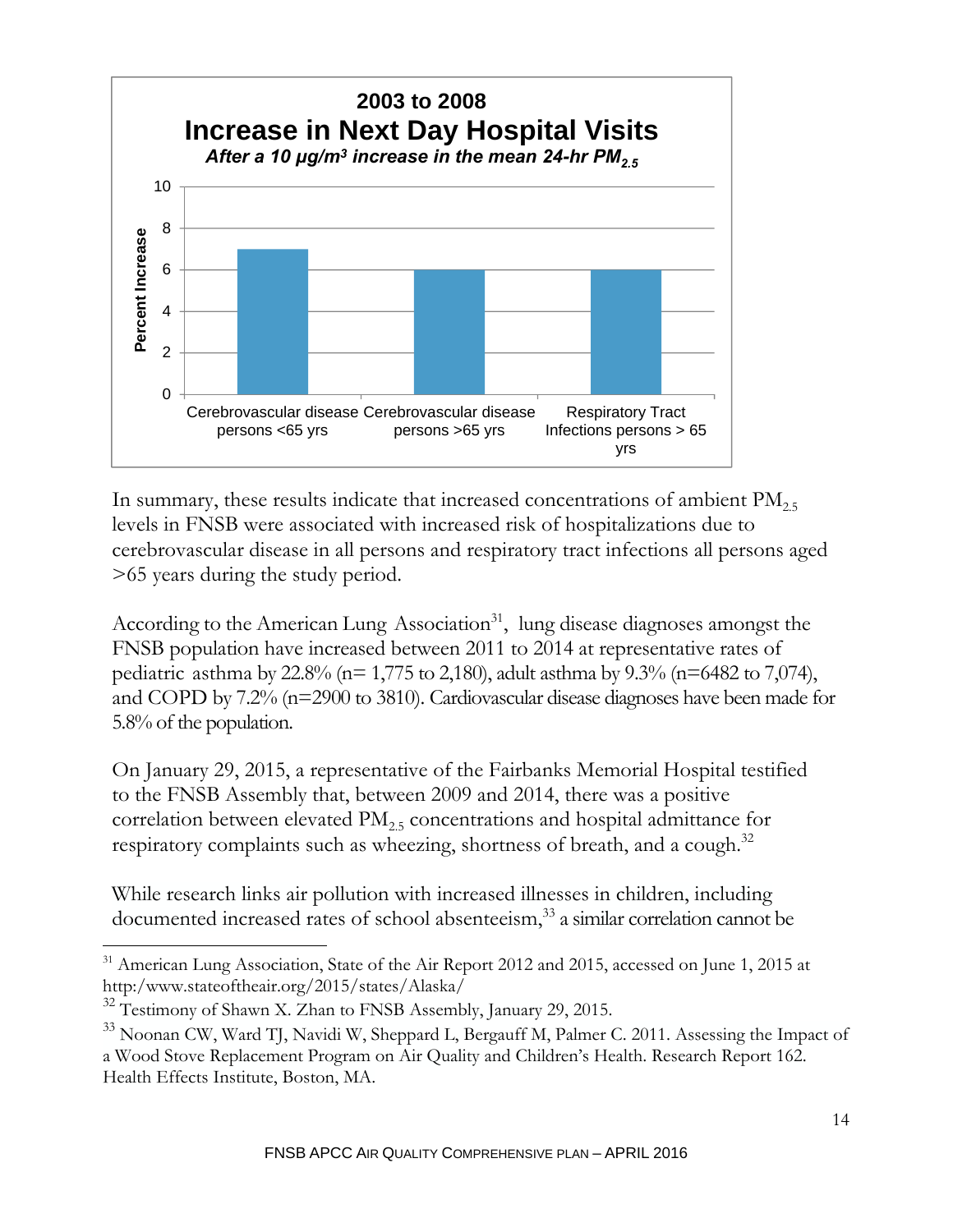made with an FNSB school district reference because the FNSB school district does not report data in this manner.

**State of Alaska's Response to the Problem** Based upon historical measurements of FNSB  $PM<sub>25</sub>$  levels, in 2006 the EPA notified the State of Alaska and the FNSB that average daily amounts of air-borne particulate matter in parts of the FNSB exceed the level deemed healthy by the Clean Air Act. The EPA designated FNSB as noncompliant on December 18, 2009. Noncompliance triggered a requirement to provide a SIP that demonstrated a path to attainment by December 2012. Due to lawsuits the EPA pushed that date back to December 31, 2014.

Pursuant to section 107(d) of the Clean Air Act, EPA must designate as "nonattainment" those areas that violate the NAAQS and those areas that contribute to violations. The Clean Air Act prescribes the methodology to consider "pollutant emissions, air quality data, population density and degree of urbanization, traffic and commuting patterns, growth, meteorology, geography and topography, jurisdictional boundaries, and level of control of emissions sources." In 2007, ADEC worked with the FNSB and the EPA to describe and designate the area not meeting the established standards.

Initial evaluation of possible control measures and model development with those various measures began and continued from 2011 through 2013. In September 2013 ADEC released proposed regulation changes for the non-attainment area pertaining to open burning, wood-fired heating device visible emission standards, solid fuel-fired heating device fuels, wood-fired heating device standards, and  $PM_{25}$  air episode and advisories. ADEC announced a plan to take comments through the Fall of 2013, incorporate comments into a draft Moderate SIP in early 2014, conduct a final 30-day public comment period, and submit the SIP to EPA by May 2014. However, after the closure of the public comment period the draft SIP was not released for public comment until November 17, 2014. The final SIP was submitted to the EPA on December 31, 2014 and the proposed regulations became effective on February 28, 2015.

Access to affordable and abundant natural gas is paramount to substantially reducing PM<sub>2.5</sub> emissions in the FNSB. In a borough with over 100,000 residents, currently only about 1,100 commercial and residential properties have access to natural gas. To deliver natural gas to the most people possible and minimize air pollution as soon as possible, the State of Alaska, along with the FNSB community, has taken several steps in the past few years through the creation of the Interior Energy Project (IEP).

The IEP has three main goals:

1) Boost the economy of the Interior by lowering heating costs.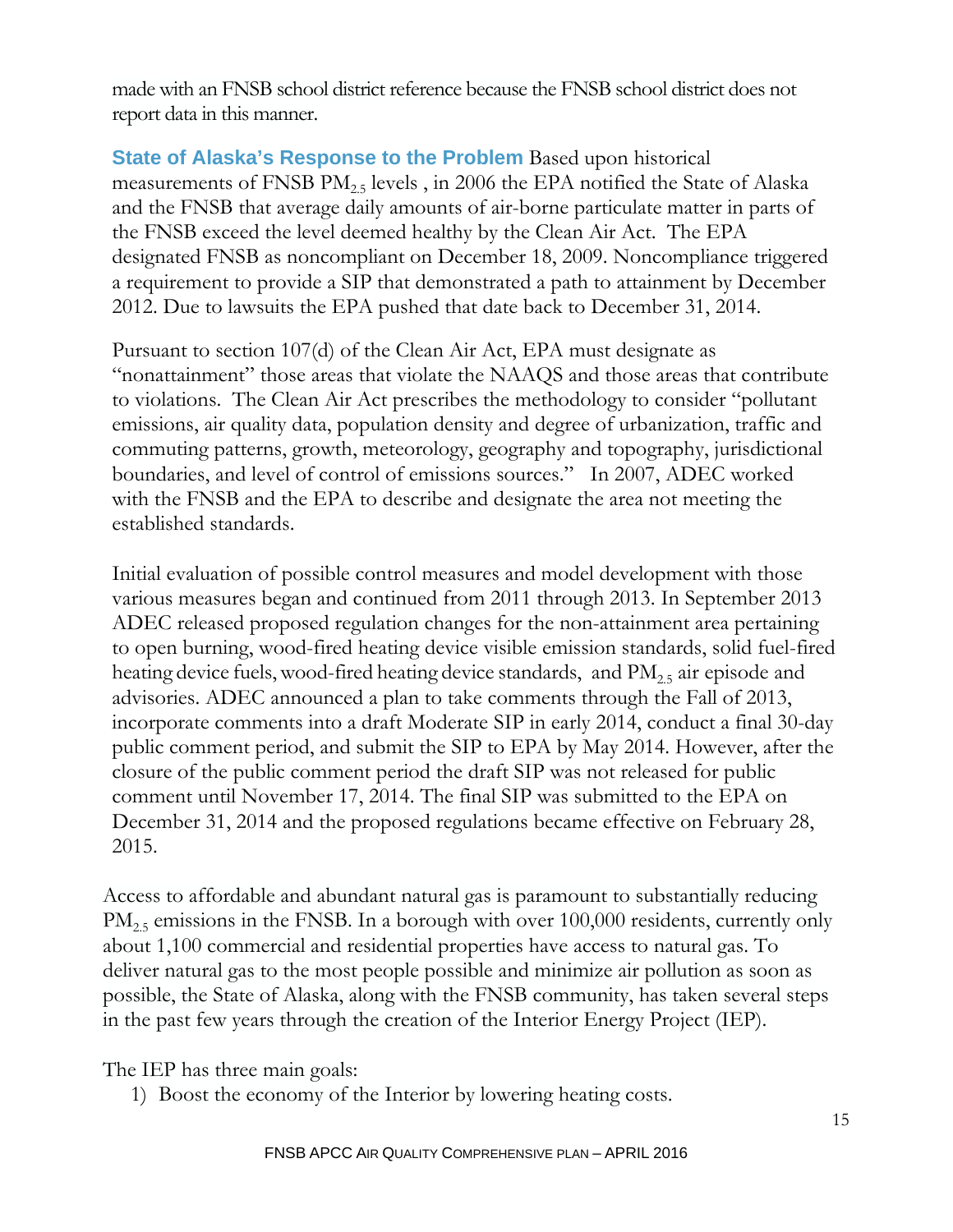- 2) Improve public health concerns by significantly reducing air quality PM 2.5 levels.
- 3) Help avoid federal funding sanctions if the air quality does not improve.

Interior utilities, Interior Gas Utility (IGU) and Fairbanks Natural Gas (FNG) are both project entities within the IEP.

Funding for the IEP was provided in sponsored legislation – namely SB 23 in 2013 totaling over \$332.5 million for the delivery, transportation and distribution of LNG to Interior Alaska communities.

The IEP funding package includes a collaboration of legislation including SB 23 and others equaling \$150 million in bonding authority, \$125 million in low-interest loan availability, \$30 million in tax credits for construction of natural gas storage facilities and \$57.5 million in zero percent interest grants to assist the community in achieving its goals of providing \$15/mcf gas (roughly \$2.00/gal fuel oil) to as many FNSB residents as businesses possible, as quickly as possible.

To date, IGU has received about \$38 million and FNG has received about \$15 million through low cost, tax-free loans and grants from the State of Alaska, administered by the Alaska Industrial Development and Exploration Authority (AIDEA). Additionally, the FNSB has authorized a \$7.5 million line of credit for the IGU, as well as a \$3 million capital grant from the State administered by the FNSB. The IGU distribution system is estimated to cost about \$300 million. This price does not include storage or transportation costs.<sup>34</sup>

In 2015, the Interior Gas Utility installed about 72 miles of pipe in the City of North Pole and the surrounding area south to Dyke Road and north to Hurst Road. The 2 inch to 8 inch high density polyethylene (HDPE) pipe runs in front of 2,200 homes available to hook up to the system, with project costs equaling \$20 million. Phase 1 included partnerships with over a dozen contracting, permitting and construction agencies, crossing the Alaska Railroad in five areas and the Trans-Alaska Pipeline (TAPS) for the first time in their history by a pipeline not owned or controlled by Alyeska Pipeline Service Company.

Fairbanks Natural Gas (FNG), the current supplier to 1,100 residents and businesses in the FNSB community, expanded their distribution system by an additional 60 miles from 2014 to 2015. The FNG system is currently capable of serving an additional 3,500 residents with a natural gas supply if there were additional LNG storage.

 $\overline{a}$ 34"FAQ" Interior Gas Utility. 2013. Web. Accessed April 14, 2016.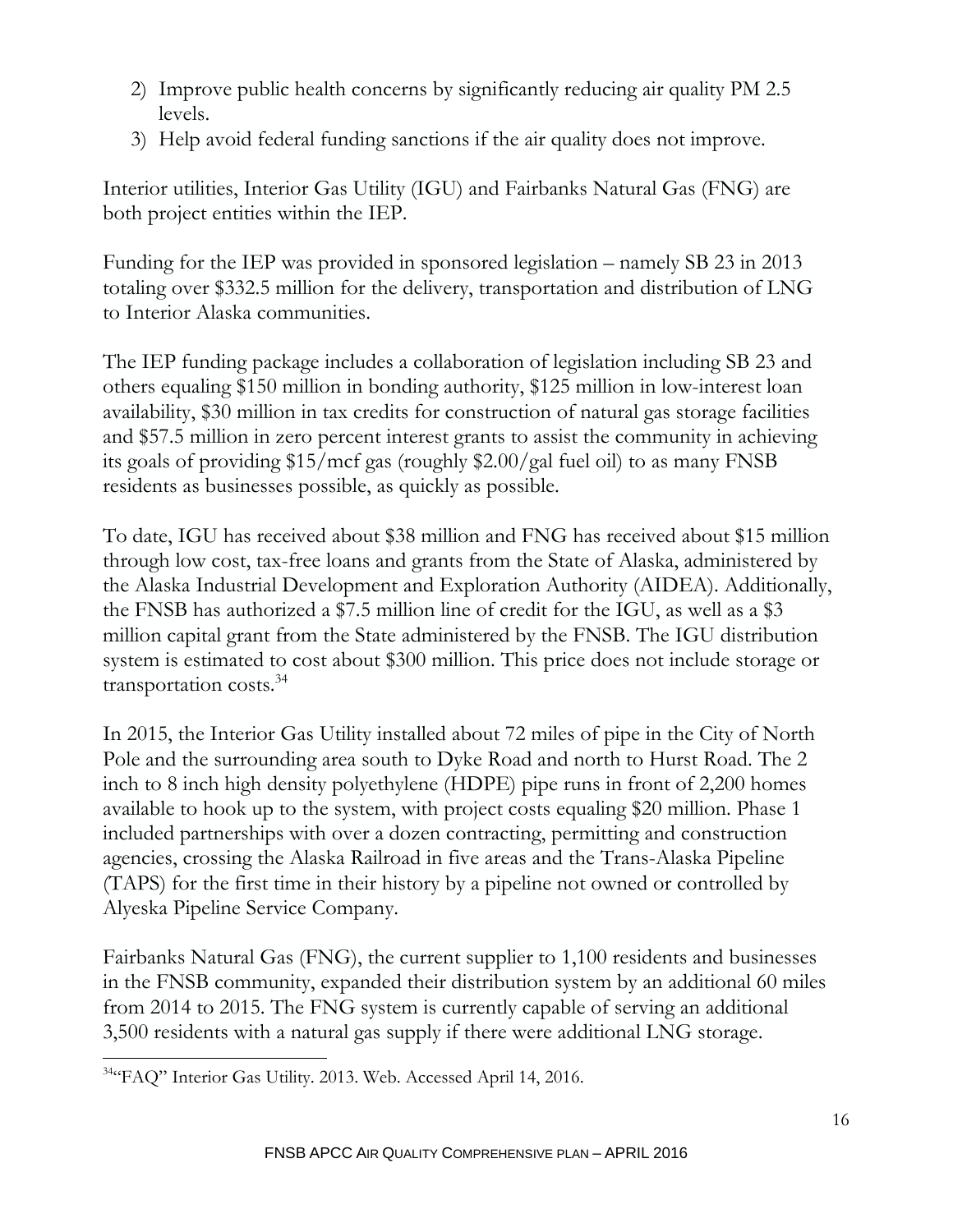AIDEA purchased Fairbanks Natural Gas in 2015, with plans to combine the two utilities for better efficiency and lower costs in serving the community with an affordable natural gas option. Initially, this acquisition has reduced rates to current FNG customers while negotiations are underway for transitional ownership and the planned sale to IGU, expected in 2016.

Due to the various efforts and delays of the IEP since its inception in 2013 and a significant drop in oil prices, GVEA, who was considered a possible tenant anchor, secured a 12-year contract to buy a new naphtha fuel blend instead of waiting for a natural gas project to come to fruition.<sup>35</sup> GVEA, however, has expressed interest in taking 2.5 million gallons of LNG should the price be competitive. GVEA has committed to take 0.6 bcf of gas to help the project by taking gas in the summer when other users would not need gas for heating. Storage capacities for residents are mandated to have a 5-day reserve and LNG processing plants are anticipated to begin construction in fall of 2016.

In March 2016, AIDEA announced that Salix, a subsidiary of Avista Corporation, was chosen as a finalist to produce LNG from southcentral Alaska (Cook Inlet) for Interior use with an anticipated delivery date of 2018. Delivery to the burner tip is targeted at a price of \$14-17 per thousand cubic feet or the equivalent of \$2 per gallon of home heating oil.<sup>36</sup> The reduction in energy costs and air pollution are considered large motivators for conversions from heating oil to natural gas at these prices.

**ADEC Response to the Problem** In response to the failure to meet the Clean Air Act standards, ADEC has implemented a suite of control measures and made information available to the public. Enforcement of ADEC regulations can only be accomplished through cease and desist orders and ultimately court procedures. The most well-known instance in Fairbanks, Alaska v. Straughn, was focused on outdoor wood boiler emissions and led to multiple court events and dozens of dockets over a seven-month period.<sup>37</sup>

<sup>35</sup> Buxton, Matt. "New GVEA Fuel Contract Worries Backers of Natural Gas for Fairbanks." Fairbanks News Miner. N.p., 15 Dec. 2015. Web. 14 Apr. 2016.

<sup>&</sup>lt;sup>36</sup> IEP Natural Gas Conversion Analysis. 2014. Prepared for AIDEA by Cardno Entrix. Ch. 39 SLA 2015.

 $37$  Case number 4FA-13-01205CI, information accessed on July 8, 2015 at

http://www.courtrecords.alaska.gov/eservices/?x=EH\*tNFLDzxby5R7WlCJWSz6qgx5MITn6Cw74 Z6ydUT31fTGNP0C4fZau5wzqCHdEYT\*MtdZfePDi5h\*3f19n8A.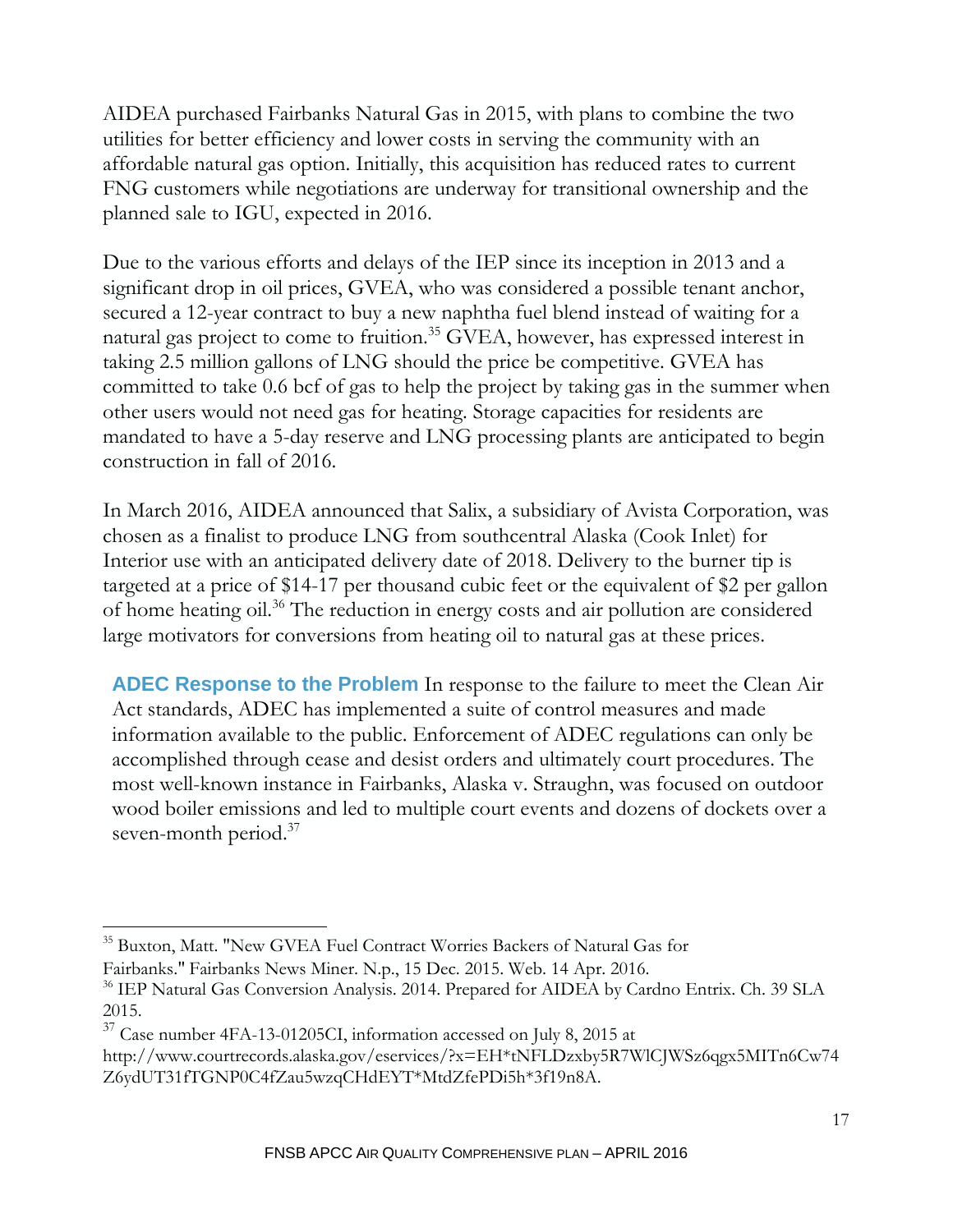ADEC submitted a Moderate SIP to EPA in December 2014 and EPA found the Moderate SIP officially "complete" on February 18, 2015. Now EPA has up to June 2016 to review the SIP and make a finding of adequacy. They can approve, partially approve, or disapprove all or parts of the SIP. If any part of the SIP is disapproved, ADEC will be required to address the deficiencies with a SIP amendment.

ADEC anticipates the EPA will designate Fairbanks as a Serious Area for nonattainment in June 2016 triggering a requirement to submit a Serious SIP by December 2017. Thus, ADEC began Serious SIP development in January 2015 in order to meet the December 2017 deadline for submission to EPA.

Anticipating mandatory Best Available Control Technology (BACT) for stationary sources upon Serious non-attainment designation by EPA in 2019, ADEC has requested that owners and operators of eight stationary sources voluntarily conduct and submit a preliminary BACT analysis by December 2015 and a final by March 2016. ADEC begins Serious SIP modeling in March 2016. ADEC anticipates having a draft Serious SIP for public review by December 2016, public notice and hearings in February 2017, and submission to EPA by December 2017.

**City of Fairbanks Response to the Problem** Responding to the problem of nonattainment and pending federal sanctions, on May 18, 2009 the Fairbanks City Council adopted Ordinance No. 5775 whereby "no hydronic heater may be installed inside the City of Fairbanks after June 8, 2009 without a permit issued by the City of Fairbanks Building Department. No permit shall be issued until standards are adopted by the Fairbanks City Council." On October 22, 2012 Ordinance No 5903 amended Fairbanks General Code Chapter 34, Article VI Section 34-201 to include the stipulation that permits for the upgrade or replacement of existing hydronic heaters may be issued if the upgraded or replacement heater is qualified by the EPA.

During the period from 2009 through 2014, Aurora Energy expanded the system distributing steam building heat in the Fairbanks city core. It is estimated that the equivalent displacement of heating oil is  $326,400$  gal/yr.<sup>38</sup>

**FNSB Response to the Problem** Since 2009 there have been several Borough Assembly and Voter Initiatives to resolve the  $PM<sub>2.5</sub>$  issue. Key actions are represented in Figure 1, FNSB Assembly Activity & Voter Initiative Timeline. Actions moving the Borough forward to resolve this problem is designated by green boxes. Actions creating barriors to resolve this problem is designated by red boxes.

<sup>38</sup> Per David Fish, Aurora Energy, August 16, 2015 email correspondence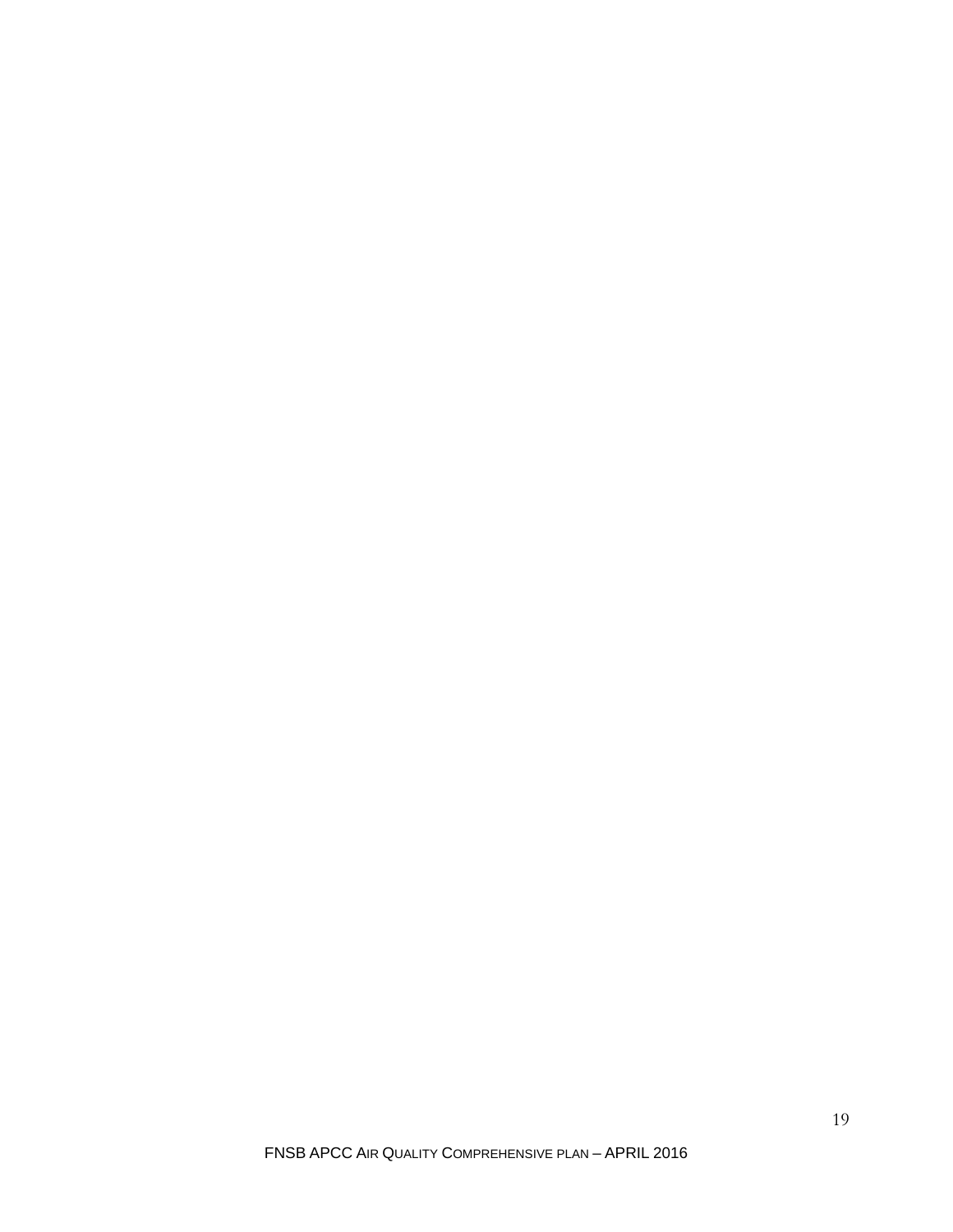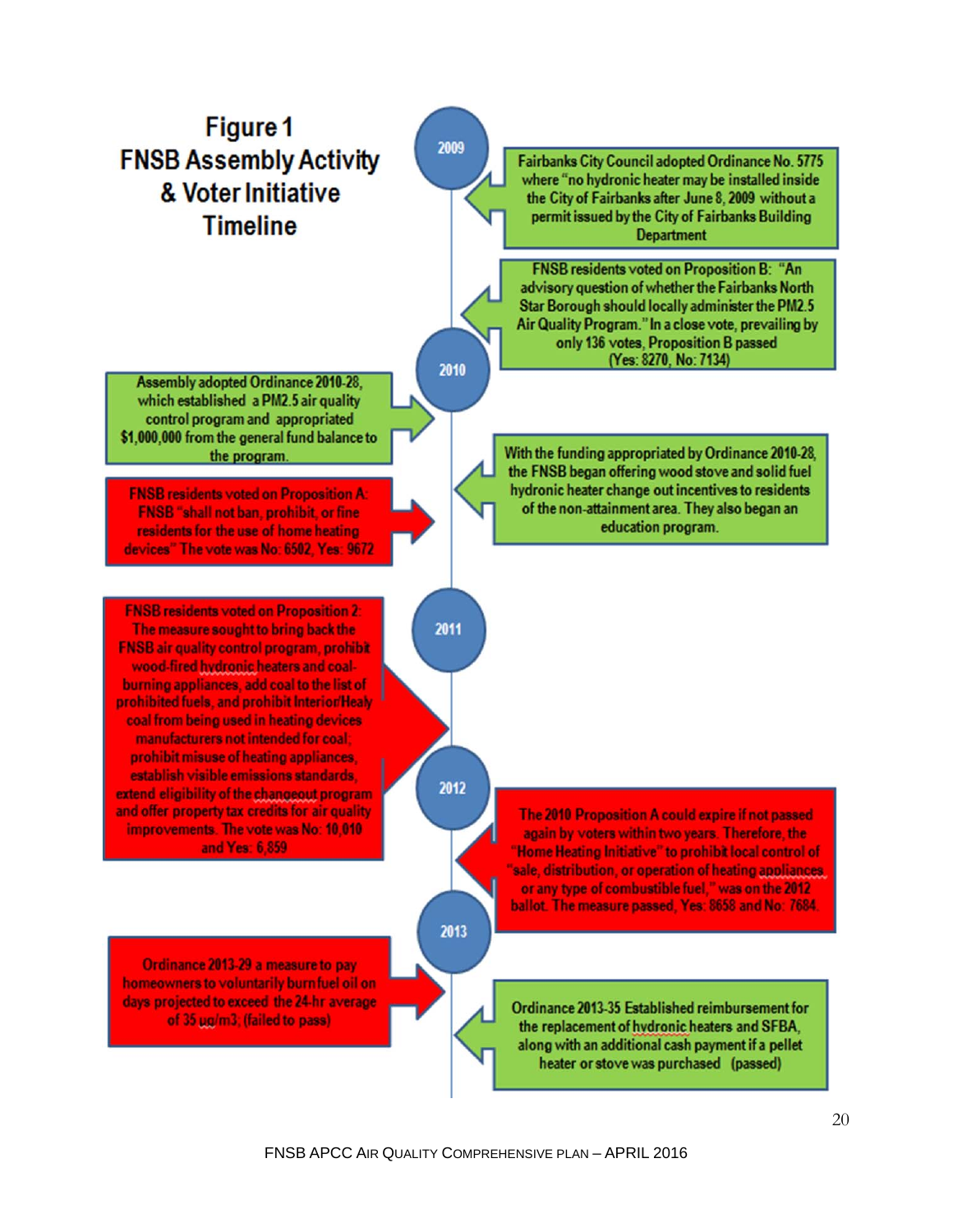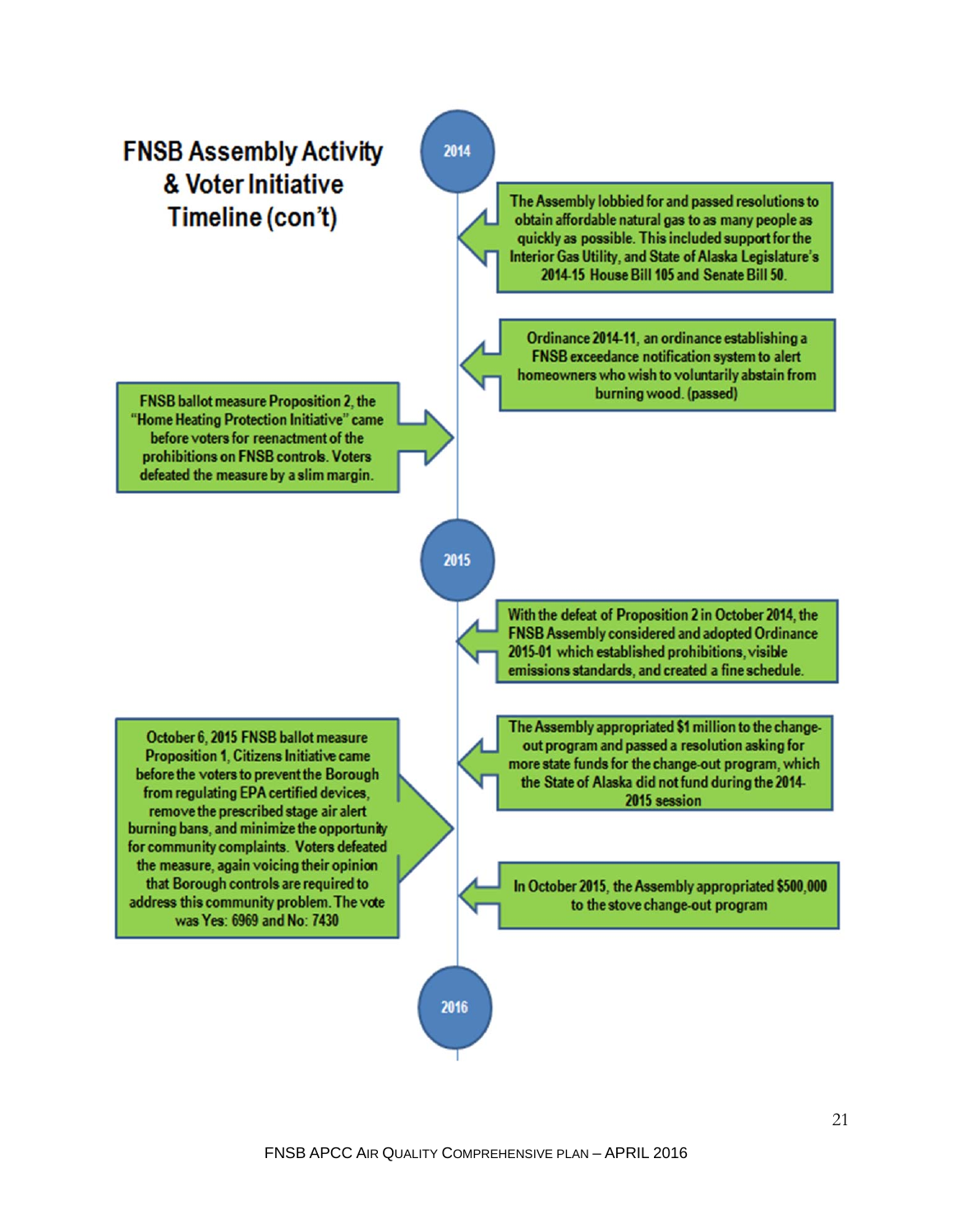**FNSB Incentives and Initiatives** Despite the uncertainty of local regulations, the FNSB has spent nearly \$7,000,000 to help homeowners reduce smoke from solid fuel burning appliances.<sup>39</sup> These dollars were spent because the ADEC SIP states that SFBAs create the most quantifiable contribution to  $PM_{25}$  pollution. The main education effort has been the promotion of a "Split, Stack, Store" campaign, which urges wood burners to take steps to burn clean, dry wood.

ADEC and FNSB have a suite of control measures, a voluntary burn cessation program, and other information available to the public. Overall, the FNSB has removed 288 SFBAs, exchanged 1,653 SFBAs, and repaired 59 SFBAs at a cost of \$6,750,000. An additional incentive program provides wood pellets. A breakdown on the change out program is as follows:

• replaced 1,517 wood stoves;

 $\overline{a}$ 

- removed (no replacement) 199 wood stoves;
- replaced 46 hydronic heaters; and
- removed (no replacement) 89 hydronic heaters.

Additionally, in FY2016, the FNSB may spend \$1,152,730 in federal and state grants to conduct monitoring, stove change-outs, and outreach. An additional \$500,000 of FY2016 FNSB General Funds will support staffing and operations of the Air Quality Division. In the FY2015-16 FNSB budget the Air Quality Division was allocated two additional full-time positions to help with outreach to residents known to emit significant amounts of  $PM_{2.5}$ . In addition, ADEC has staff and operational funds to study, report, monitor, and enforce air quality regulations in the nonattainment area.<sup>40</sup>

There are an estimated 41,607 residential units in the FNSB. Within the FNSB nonattainment area, it is estimated 1,500 SFBAs do not meet the current FNSB standard of emitting no more than 2.5 grams of  $PM_{2.5}$  per hour.

The following graph represents the number of wood stove change out (WSCO) devices compared to the Fairbanks monitoring data calcuated for the 3 year design value. Attainment with  $PM_{2.5}$  24-hr standards of 35  $\mu$ g/m<sup>3</sup> is determined by a design value, a rolling  $3$  year average of the highest  $98<sup>th</sup>$  percentile concentration at each compliance monitor.

 $39$  Personal communication with Ron Lovell, FNSB Air Quality Division, on June 8, 2015.

<sup>&</sup>lt;sup>40</sup> Personal communication with Ron Lovell, FNSB Air Quality Division on June 5, 2015.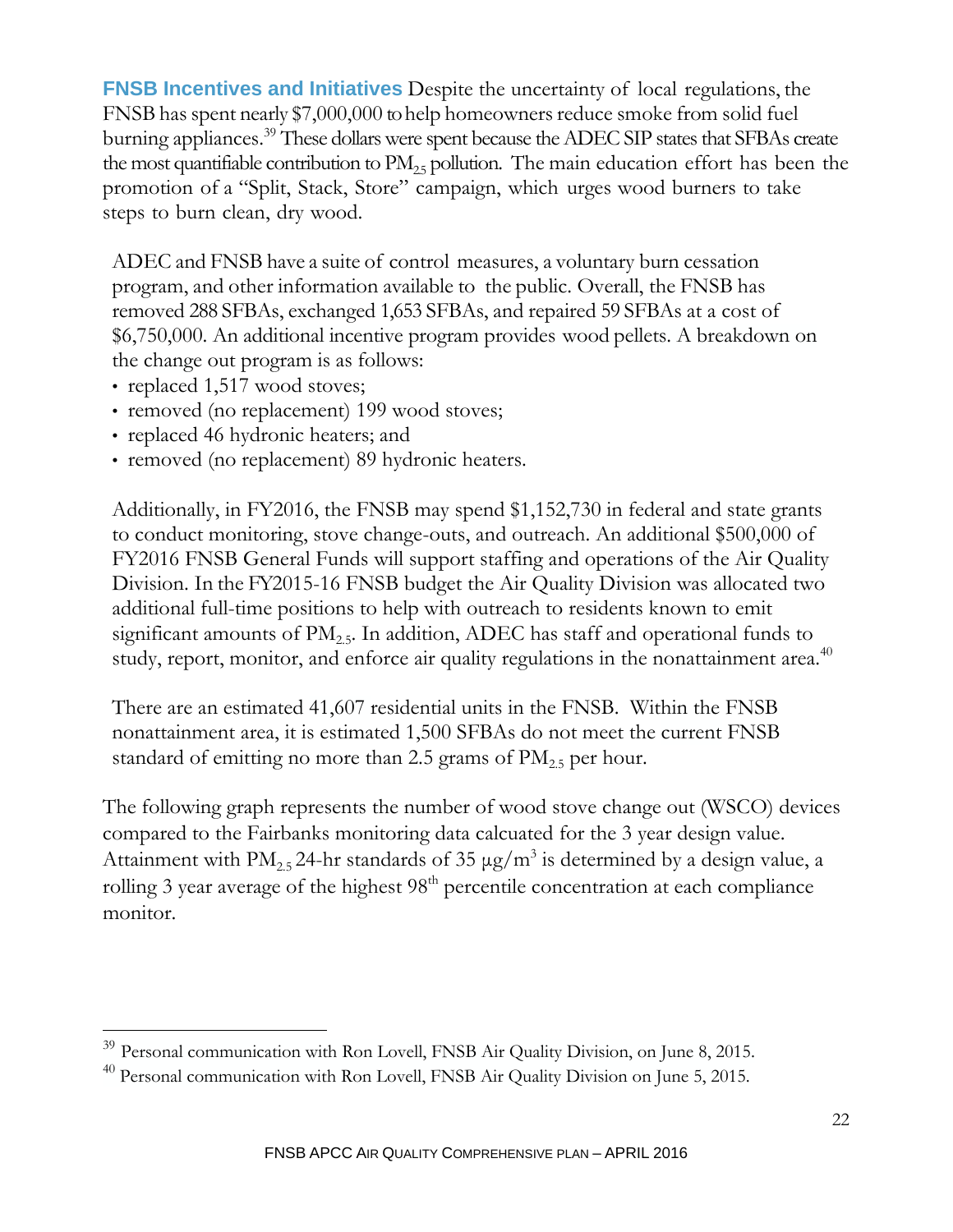

Current outreach and education efforts by the FNSB range from print advertising, radio Public Service Announcements, e-mail and text voluntary burn cessation notifications, "Split, Stack and Store" brochures, web site and Facebook site information including current air quality levels, and "Sniffer" maps. ADEC has a robust statewide web site with audio-visual products, links to studies, brochures, etc.

In 2011, CCHRC completed a study to determine the length of time and storage methods needed to fully cure firewood in Fairbanks to a moisture content of 20% or less. The study confirmed that cutting, splitting, stacking, and covering wood for a single summer resulted in dry wood by winter-time. When split and stored over the summer, firewood took only 6 weeks to three months to cure. Properly cured firewood optimizes heat output and less dry wood is needed to meet the heating demand. Additionally, properly cured wood releases fewer emissions such as  $\text{PM}_{2.5}$ .<sup>41</sup>

**Current Economic Impacts** It is difficult to calculate the negative impacts of PM<sub>2.5</sub> on our economy. We know they range from individual medical bills to lost wages. Switching from heating with self-collected firewood to heating oil increases a homeowner's cost of living but saves them time and is more convenient. There are first-hand accounts of residents vacating the FNSB and unsuccessful worker recruitment due to air quality concerns. Reducing the amount of indoor air pollution

 $\overline{a}$ <sup>41</sup> CCHRC publication Wood Storage Best Practices in Fairbanks, Alaska, June 27, 2011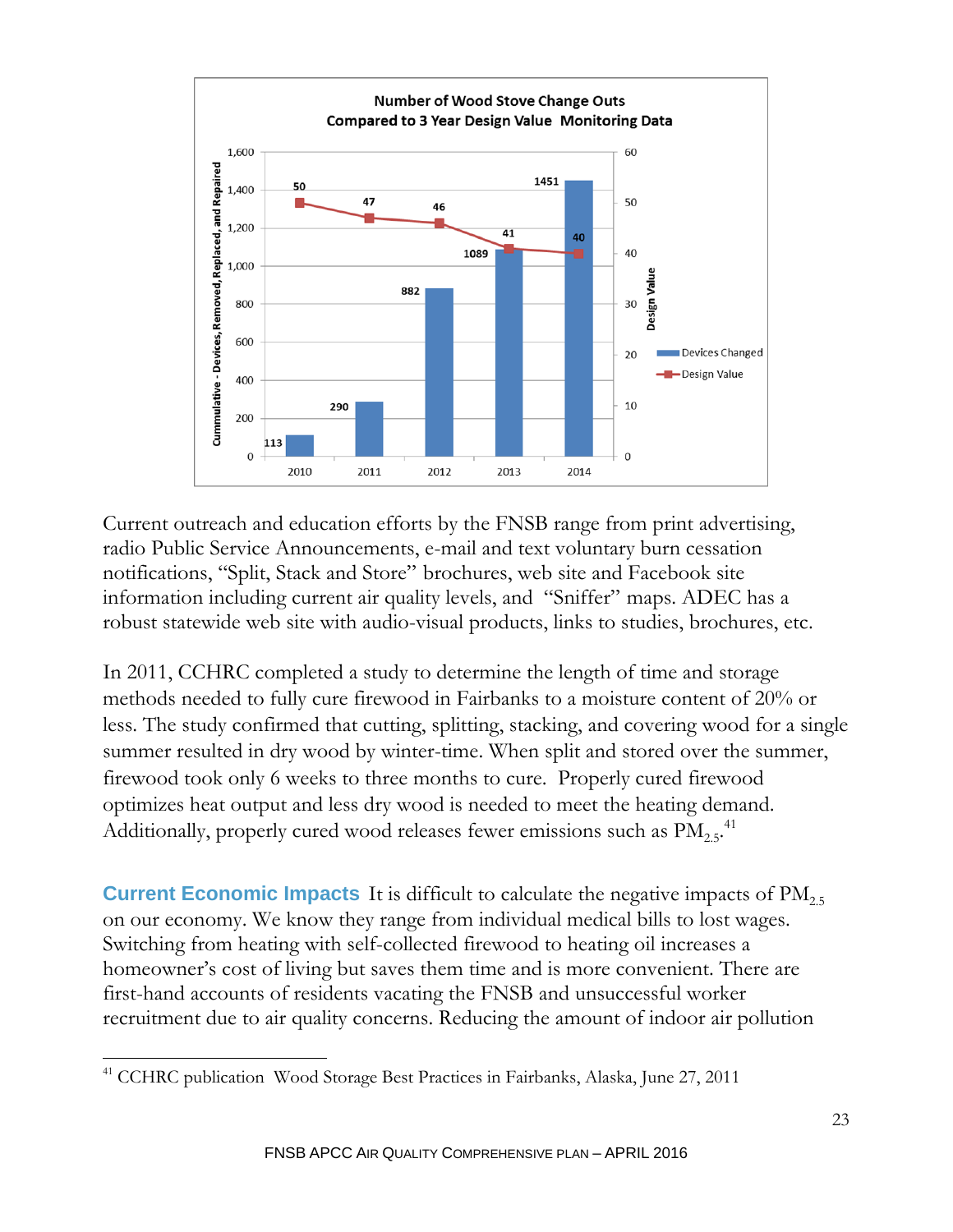led to increased costs for the Woodriver Elementary School. One legal action involving a violation in the Woodriver Elementary School neighborhood required registering complaints and litigating for over five years.<sup>42</sup>

Efforts to address the problem have created positive economic effects too. Sales of certified wood stoves have likely been positive due to the change out program. Demand for clean-burning wood products led to the opening of Superior Pellet Fuels and construction of a large kiln by Wood Brothers. The State of Alaska has invested tens of millions of dollars, creating local jobs, in its efforts to bring affordable natural gas to as many homes as quickly as possible. According to an Interior Gas Utility press release, in the summer of 2014 "[s]ome 165 construction jobs are anticipated to be created," "as well as 35 to 40 additional professional positions for other elements of the infrastructure project."

**Limiting Factors** The following is a list of limiting factors intended to guide objectives and strategies. What is not listed but largely central to all is a lack of funding at the local, state, and federal level.

- **Lack of Awareness** Anecdotal evidence suggests residents fail to grasp the serious direct and indirect economic and health consequences of failure to properly burn wood. Absent this awareness, state and FNSB efforts to curb emissions are deemed by some to be an unwarranted intrusion on their rights.
- **Affordable Clean Energy** While it is debatable that bringing natural gas or propane to the nonattainment area will lead to attainment, it will certainly lower  $PM_{2.5}$  levels if the gas is affordable. A related concern is that investment in converting from fuel oil might be lost if the natural gas supply disappears prematurely.
- **High Emissions** Allowing the use of older, higher polluting SFBAs is considered an impediment to attainment. Replacing all SFBAs that emit more than 2.5 grams/hr of PM<sub>2.5</sub> would make a measurable difference in PM<sub>2.5</sub> levels. The burning of green, wet wood is also a limiting factor. Homeowners are seen harvesting green wood in winter for immediate use.
- **Energy Consumption** Homes that are well insulated require less fuel to maintain a comfortable indoor temperature. Yet, many homes in the nonattainment area are poorly insulated and could benefit from energy audit programs.

<sup>42</sup> Affidavit of Kristen Brown in Case No. 4FA-13-01205CI, State of Alaska v. Straughn, January 24, 2013.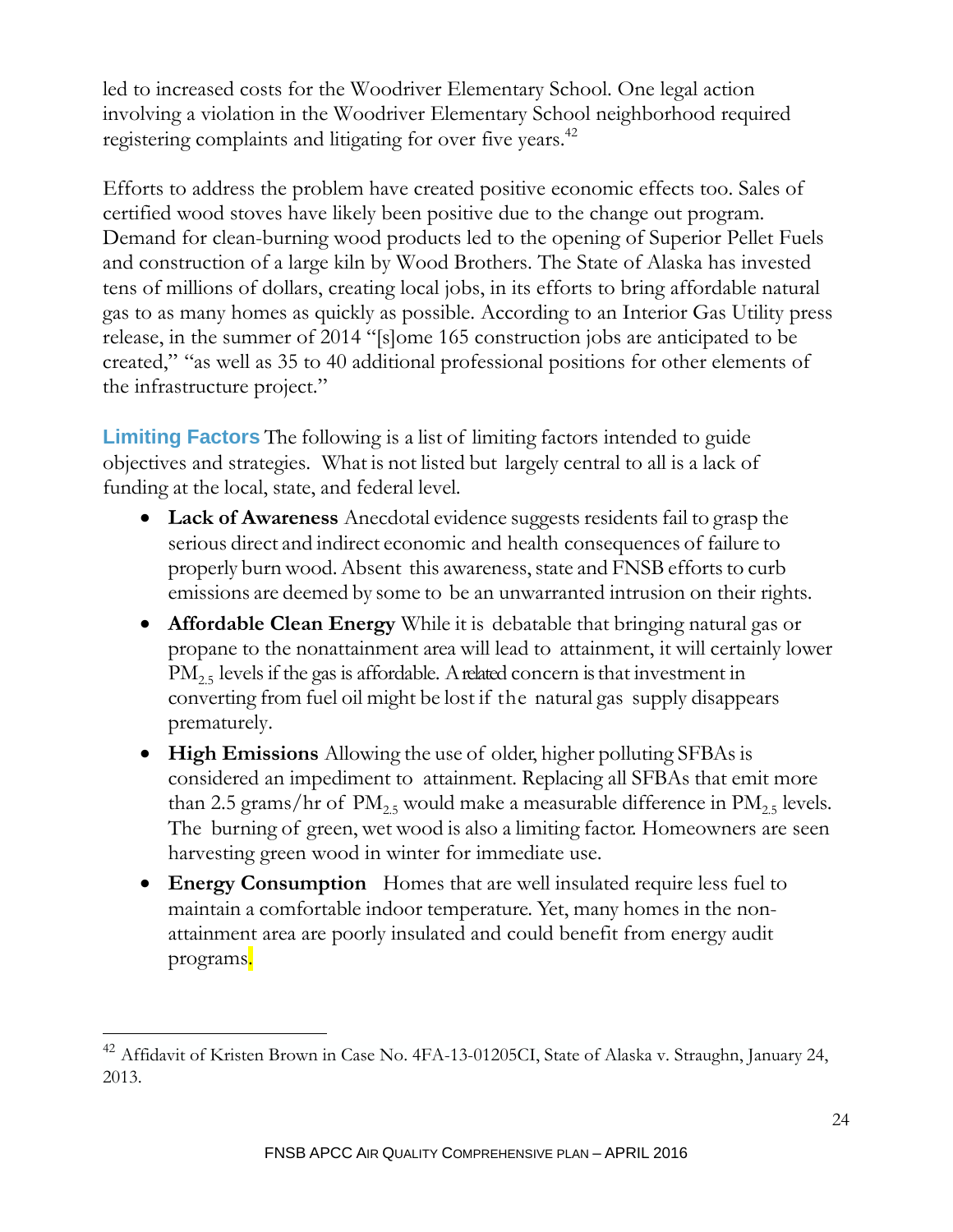- **Compliance** A lack of understanding increases the likelihood that homeowners will not comply with ADEC and FNSB measures to curb  $PM_{2.5}$ emissions. Currently ADEC's only mechanism to compel compliance is through litigation.
- **Increasing Population and Development** The long-term trend in Fairbanks has been for growth in population. Any increase in population most likely will include homes with wood heat, and this will continue to add future sources contributing to the air quality pollutant load.

**Risks and Consequences of Failure** If FNSB is unable to reduce levels of PM<sub>2.5</sub>, this would carry continued and worsening economic and health consequences for residents and visitors. If the ADEC and FNSB fail to demonstrate a path to achieve air quality standards, the EPA will play a larger role, partnering with ADEC and FNSB to develop a federal implementation plan identifying additional efforts required to improve FNSB air pollution. However, a federal plan may not be as flexible as a local or state-developed approach and individual home heating choices could be even more limited under federal than state or local control.

 $PM_{2.5}$  health impacts to humans are irrefutable. As stated earlier, a study at Fairbanks Memorial Hospital indicates that increased concentrations of ambient  $PM_{2.5}$  levels in FNSB were associated with increased risk of hospitalizations due to cardiovascular disease in all persons and respiratory tract infections in persons over 65 years of age. A correlation with increased risk of death is assumed but has not been documented due to the technical difficulty of doing so locally.

The negative economic impacts include medical expenses, lost wages and productivity, added expenses of switching to cleaner heating fuel, and federal sanctions associated with failure to meet the federal standard.

A study in California looking at the economic impacts associated with health effects found that:

families with children who have asthma are bearing a high cost. The total annual estimate between \$3,800 and \$4,000 represents 7 percent of median household income in our study in these two communities. This is troublesome because that is higher than the 5 percent considered to be a bearable or sustainable level of health care costs for a family

*and*

Traditional risk assessment methods for air pollution have underestimated both the overall burden of asthma and the cost of the disease associated with air pollution. Our findings suggest the cost has been substantially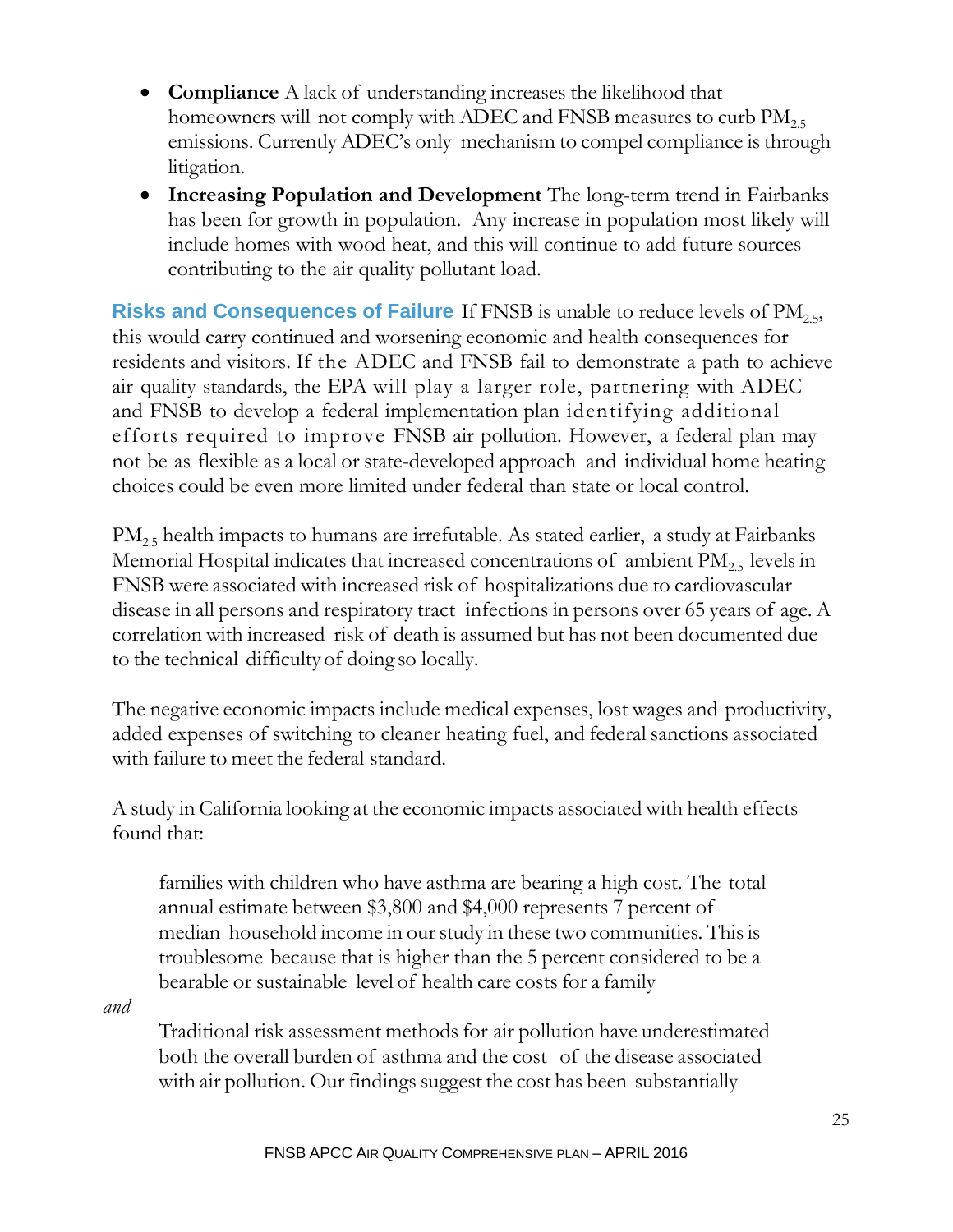underestimated and steps must be taken to reduce the burden of trafficrelated pollution.<sup>43</sup>

Another economic impact is that all stationary sources of  $PM_{2.5}$ , namely energy production facilities, first assess what Best Available Control Technology may be employed at the facility to reduce emissions. If the deadline for meeting Clean Air Act standards is not met, facilities will be required to implement the new control technology. It is possible these actions will cost the eight facilities in the Fairbanks area several million dollars, increase local energy costs, and contribute very little to solving the problem.

The second federal sanction is the loss of federal highway administration funding for most Alaska Department of Transportation (ADOT) projects, except those that seek to reduce air pollution like pedestrian trails. In the 2015-2020 spending plan the Northern Region of the ADOT is slated to spend over \$300,000,000 of federal highway funds, some of which are at risk of federal sanctions. The loss of these funds would likely result in economic impacts throughout the entire FNSB, not just the non-attainment area.

In non-attainment areas, like those in the Fairbanks North Star Borough, the Department of Defense must conduct additional environmental, air quality review in order to determine conformity beyond the typical environmental review required under the National Environmental Policy Act (NEPA). This air quality review is separate from the NEPA process, but often the public review process can be harmonized with it. Generally conformity analyses will add to the overall cost of the desired federal action. If conformity requirements are overlooked or conformity is not demonstrated, the action is vulnerable to legal action and may be subject to delays.

**Desired Future Scenario** The desired future scenario is healthy air, people, and a vibrant economy in the FNSB. Efforts to reduce  $PM_{2.5}$  will improve, not harm or stifle, the local economy. For many residents, changing out an old inefficient wood stove for a new more efficient one will mean significant savings in the cost of wood to heat their homes. In addition, by meeting federal clean air standards as quickly as possible, the harmful impacts of federal sanctions will be avoided.

In the future the cost to address  $PM_{25}$  should not just feature the cost of managing and complying with the air quality program but must also consider the cost of health

<sup>43</sup> Romley JA, Hackbarth A, and Goldman, DP, *The Impact of Air Quality on Hospital Spending*, Santa Monica, Calif.: RAND Corporation, TR-777-WFHF, 2010, accessed on June 10, 2015 at http://www.rand.org/pubs/technical\_reports/TR777/.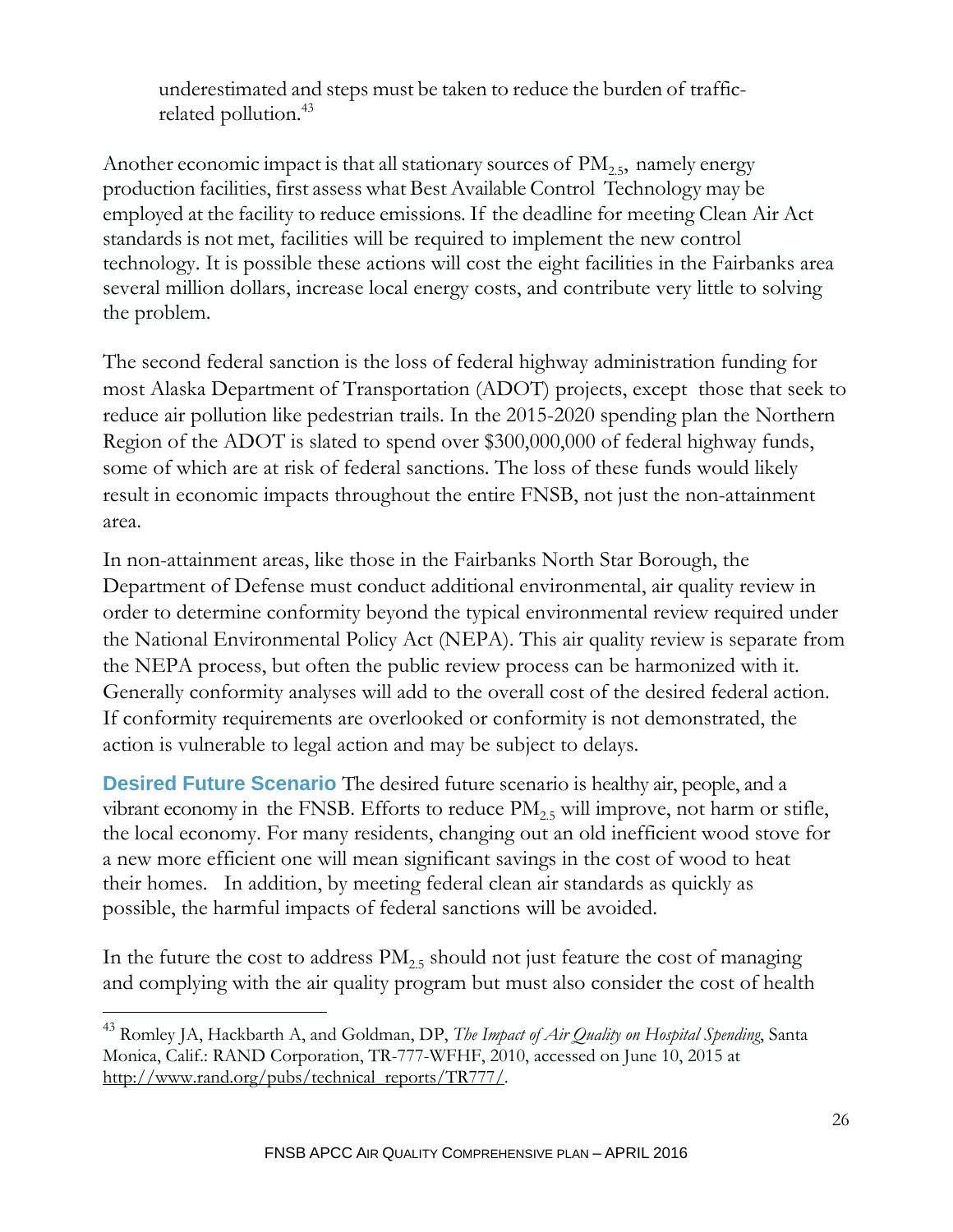care, loss of job productivity, loss of life, and impact of federal sanctions on stationary sources and federal highway funds.

To have healthy air, future homeowners, businesses, and local governments will need money to fund mandatory air quality monitoring; provide cleaner, affordable home heating; exchange older, higher polluting SFBAs for cleaner units; and continue to expand mass transit to reduce vehicle emissions.

In the future, spikes in hospital admission rates or visits to clinics or emergency rooms due to  $PM_{2.5}$  will decline to pre-nonattainment levels. Asthma and COPD cases in the FNSB will return to below the national average. In addition, people that want to use a SFBA (with the cleanest fuels) as a primary or alternate source of home heating will be able to do so without harming their own or their neighbors' health.

In the future, clean, affordable home heat will be available to every homeowner in the nonattainment area. Affordable is defined by less than 10% of annual household income.44 Examples could include electric, hot water, natural gas, manufactured logs, propane, wood pellets, and firewood with less than 20% moisture content.

**Recommended Goals, Objectives, and Actions** Solutions for compliance are complex. The APCC acknowledges the leadership of the AQTF initially evaluating objectives per the Political, Economic, Social, and Technological Analysis (PEST). A PEST analysis is a tool, which evaluates external factors that commonly affect business activities for performance outcomes. This process identified key factors and constraints which would influence an outcome for a strong and vibrant community. Due to limited State and Borough resources, the APCC felt it was important to focus on the root cause of the problem, and evaluated each objective for the following criteria to focus on the most effective solutions: 1. Will it reduce  $PM_{2.5}$  emissions? 2. Will it move FNSB closer to the target of achieving compliance? and 3. Is it affordable? The APCC recognizes that some of the initial objectives may be good ideas but they do not meet the above criteria.

**Goal 1 - Policy: Solutions to the air quality challenges must address policy and laws related not only to air pollution, but also provide clean, sustainable, and economic energy sources.** 

 $^{44}$  Information accessed on June 10, 2015 at http://fee.org/freeman/detail/the-poor-need-affordableenergy.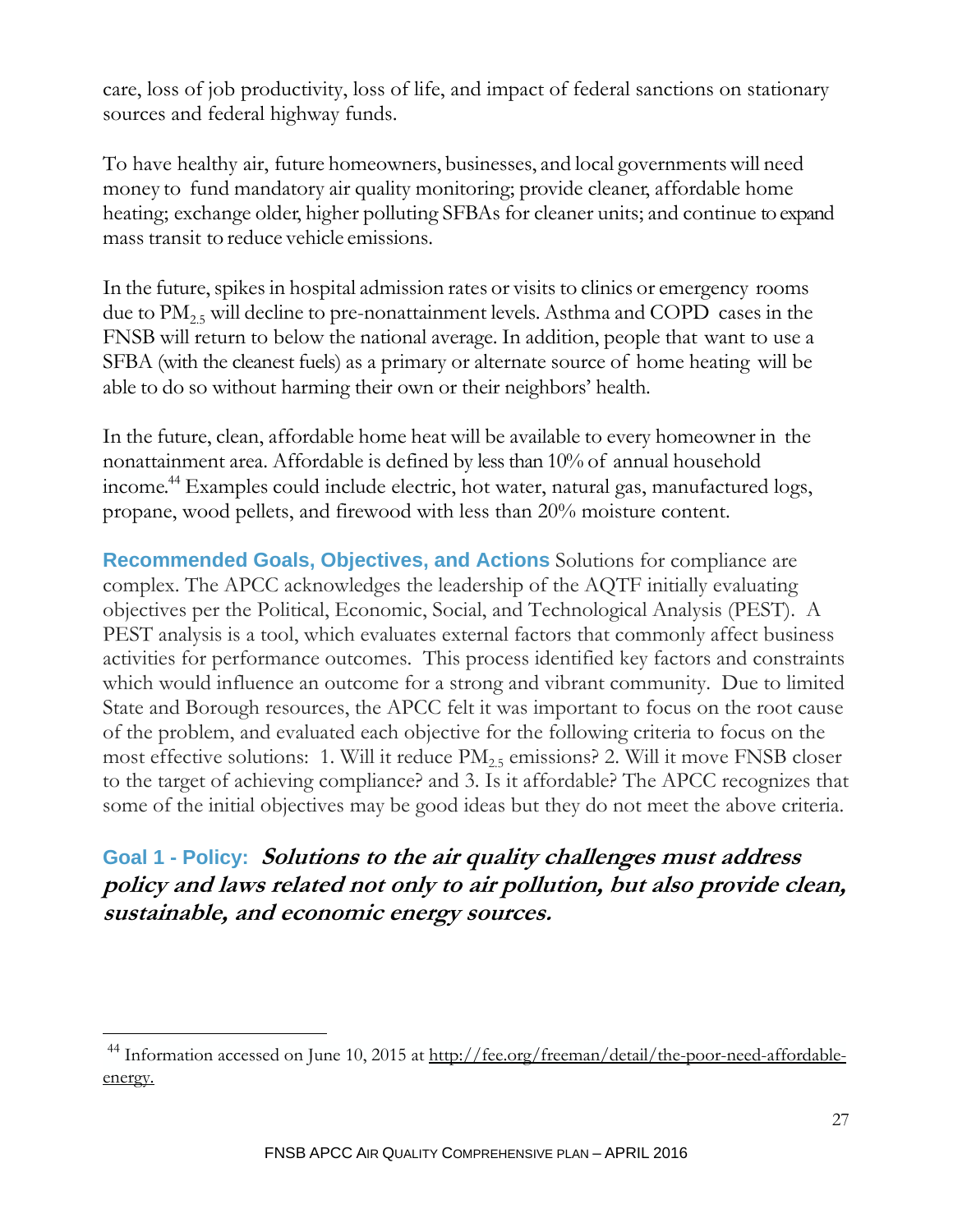**Policy Objective 1:** FNSB should develop a "Plain English Guide" to City, Borough, and State air quality regulations, including an education template to communicate to the public.

**Policy Objective 2:** FNSB should address the fact that wood fired hydronic heaters emit a disproportionate amount of the total tons of  $PM<sub>25</sub>$  per year resulting from wood smoke. And improperly designed and operated hydronic heaters increase these emissions to an even greater amount.

**Policy Objective 3:** FNSB should prioritize SFBA change out within the air quality control zone to maximize cost returns on lowering emissions.

**Policy Objective 4:** FNSB should support Building Energy Efficiency programs by

- Developing public education and incentivizing energy efficiency programs
- Developing economic incentives in energy efficient construction
- Encouraging lending institutions and appraisers and real estate professionals to recognize the real value in energy efficient construction

**Policy Objective 5:** FNSB should petition the legislature to create citation authority to enforce air pollution regulations

## **Goal 2 - Economic: Remove economic obstacles associated with the reduction of air pollution to levels necessary to protect human health.**

**Economic Objective 1:** FNSB should prioritize the Wood Stove Change out Program, including support of a financial sliding scale for cleaner fuel devices

**Economic Objective 2:** FNSB should provide a property tax credit for properly designed wood sheds in property tax assessments

## **Goal 3 - Social: Solutions to the air quality challenge must address the quality of life, demographics, and safety of residents and visitors while promoting our community culture.**

**Social Objective 1:** The Assembly should continue to communicate with the public to acknowledge and address the impact of the air quality improvement plan in relation to citizens' freedoms, rights, and responsibilities as members of a community.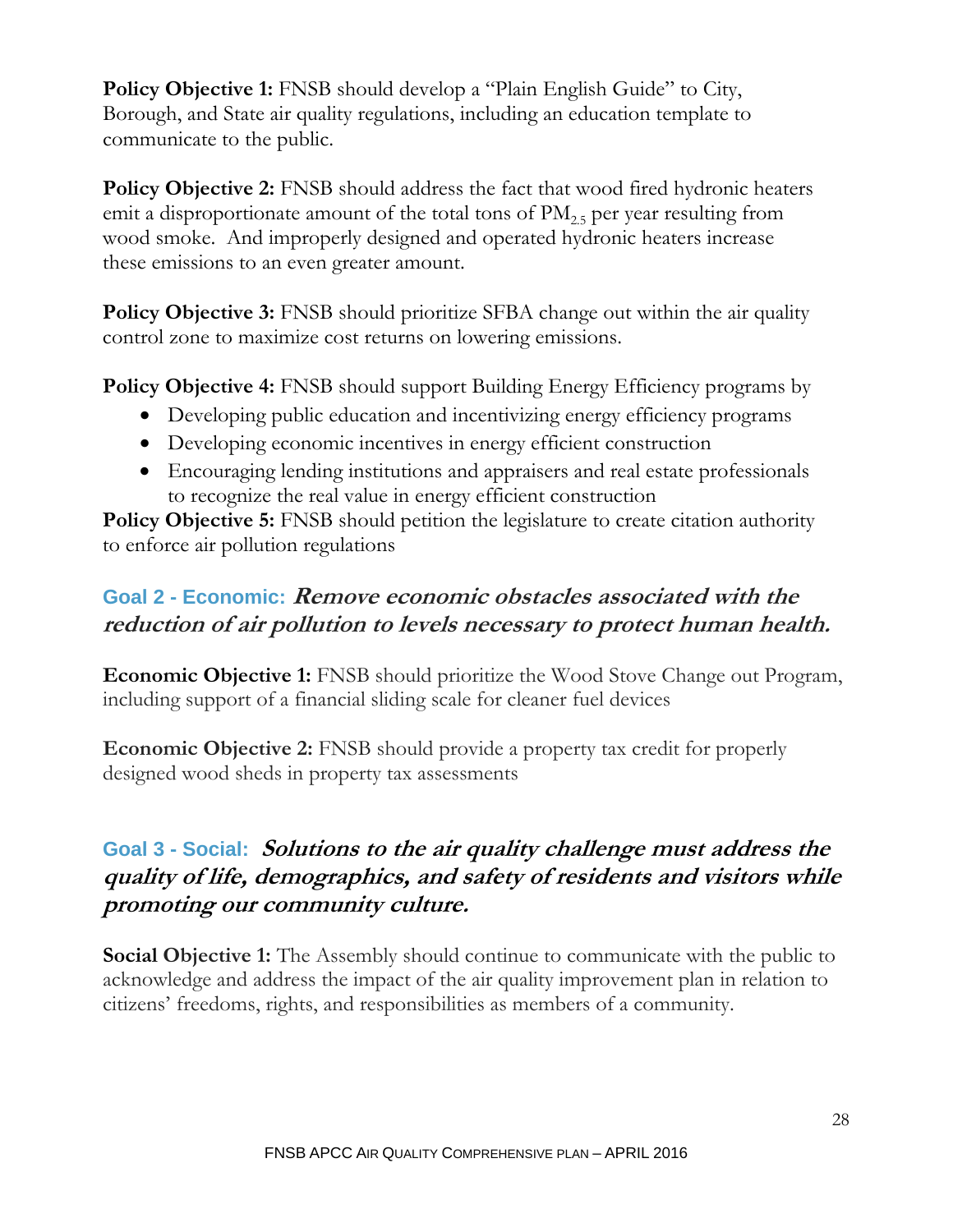**Social Objective 2:** APCC should identify challenges the community is having with issues or opportunities identified in this AQ Framework document , and will assist the Assembly to find solutions.

**Social Objective 3:** FNSB should work with Community organizations to explain the impacts of poor air quality on the health and welfare of residents.

**Social Objective 4:** FNSB should work with community organizations to create homeowner education guides, resources, and tools to reduce  $PM_{25}$  emissions.

**Social Objective 5:** FNSB, APCC, and community organizations should create an "AQ 101" presentation and talking points for groups and for one-on-one interactions.

**Social Objective 6:** FNSB should work with ADEC and community organizations to collect and post AQ-related data in a user-friendly format on a variety of platforms.

## **Goal 4 - Technological: Solutions to the indoor and outdoor air quality challenge must address research and development of alternative sources of home heating, energy efficiencies, best management practices (BMPs), and efficient heating systems.**

**Technological Objective 1:** FNSB should work with community organizations to develop and provide homeowners with BMPs to maximize energy efficiency in all new and existing facilities.

**Technological Objective 2:** FNSB should work with community organizations to develop and provide homeowners with BMPs that encourage technological developments that reduces  $PM_{25}$  emissions from all new and existing facilities within the non-attainment area, including transportation projects.

**Technological Objective 3: FNSB OR ADEC should e**xpand the monitoring program with non-regulatory monitors to assist the FNSB citizenry's understanding of air quality and air sheds.

**Conclusion** In 2009, EPA designated areas within the FNSB as nonattainment for the Clean Air Act's 24-hour  $PM_{2.5}$  standard. This occurred because local air monitoring stations measured  $PM_{2.5}$  at concentrations which exceeded the maximum levels set by the Clean Air Act.